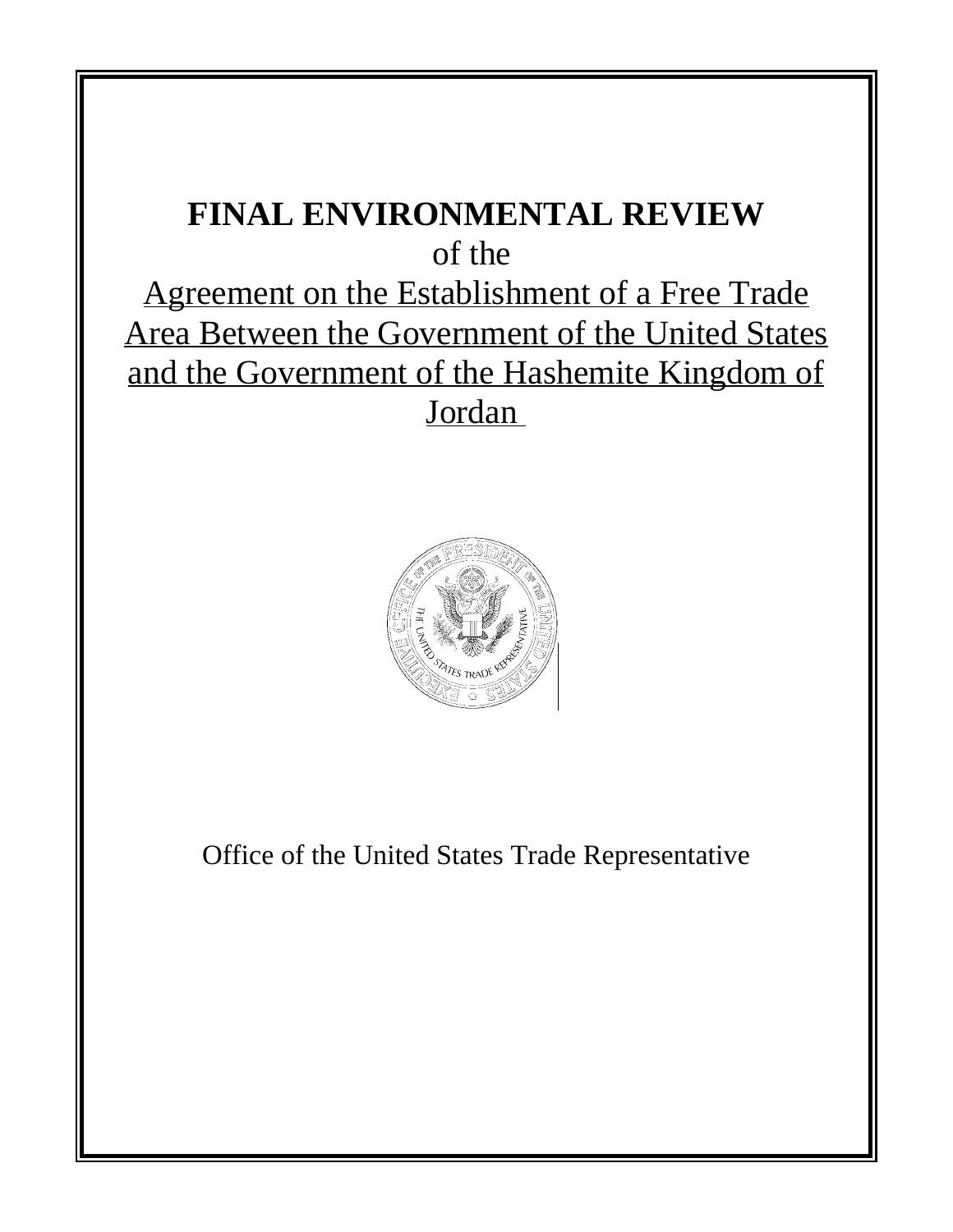# **FINAL ENVIRONMENTAL REVIEW** of the

# Agreement on the Establishment of a Free Trade Area Between the Government of the United States and the Government of the Hashemite Kingdom of Jordan

# Table of Contents

| <b>ANNEX I</b>  |
|-----------------|
| <b>ANNEX II</b> |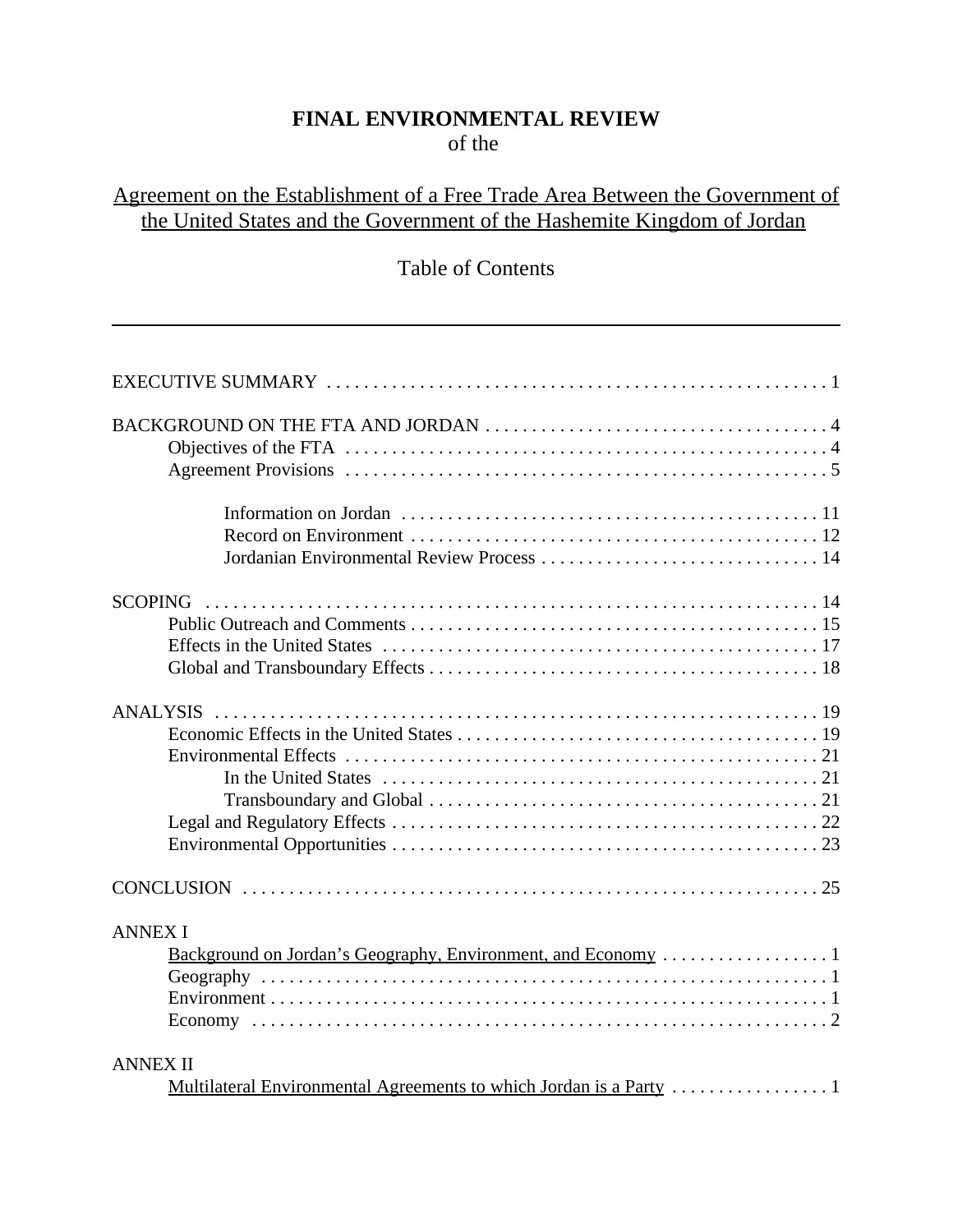# ANNEX III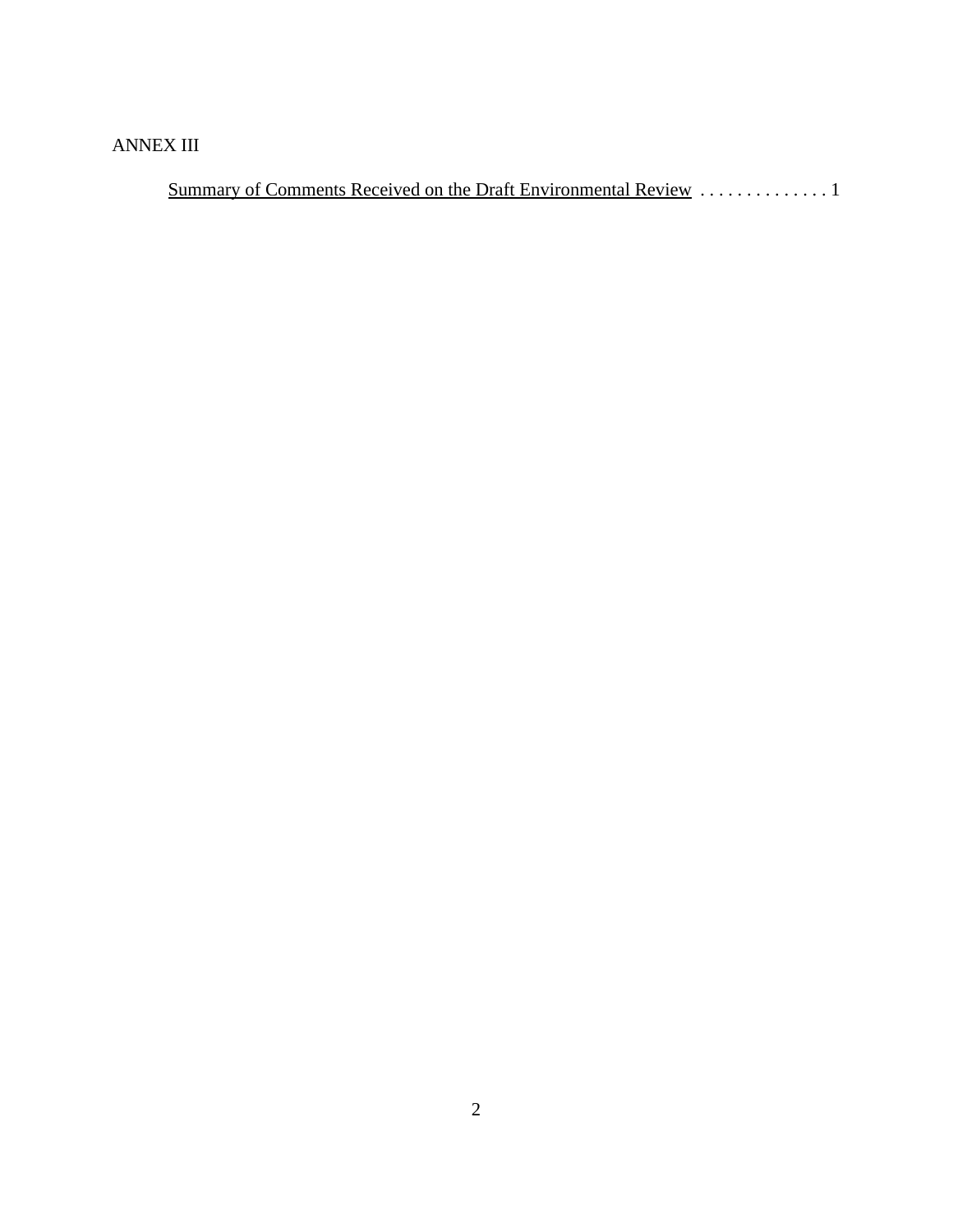#### **EXECUTIVE SUMMARY**

This environmental review was prepared pursuant to Executive Order 13141 – Environmental Review of Trade Agreements, 64 *Fed. Reg.* 63169 (Nov. 18, 1999), by the Office of the U.S. Trade Representative (USTR) through the Subcommittee on Environment and Natural Resources of the Trade Policy Staff Committee (TPSC). Section 4(a)(ii) of the Order requires reviews of the environmental effects of bilateral or plurilateral free trade agreements, such as the U.S.-Jordan Free Trade Agreement (FTA). The Order states that "[t]rade agreements should contribute to the broader goal of sustainable development," and that "[e]nvironmental reviews are an important tool to help identify potential environmental effects of trade agreements, both positive and negative, and to help facilitate consideration of appropriate responses to those effects whether in the course of negotiations, through other means, or both."

This review was conducted under an atypical set of circumstances. These included a compressed negotiating timetable due to foreign policy objectives and minimal economic impacts in the United States.

Through qualitative analysis of 16 sectors selected on the basis of trade flows and industry input<sup>1</sup>, and quantitative (partial equilibrium) analysis of three categories of U.S. exports to Jordan<sup>2</sup>, the U.S. International Trade Commission (USITC) found that the FTA would have no measurable impacts on total U.S. imports, total U.S. exports, U.S. production, or U.S. employment.

<sup>&</sup>lt;sup>1</sup>The USITC conducted qualitative analysis on the following 16 sectors: live animals, animal and vegetable oils and fats, cereals (wheat, rice, and corn), electronics, fertilizers, citrus fruit and juices, nuts, iron and steel mill products, jewelry, machinery and transportation equipment, crude petroleum, pharmaceuticals, phosphates, potash, textiles and apparel, and vegetables.

<sup>&</sup>lt;sup>2</sup>The USITC conducted quantitative (partial equilibrium) analysis on the following three categories of U.S. exports to Jordan: cereals (other than wheat), electrical machinery, and machinery and transport equipment.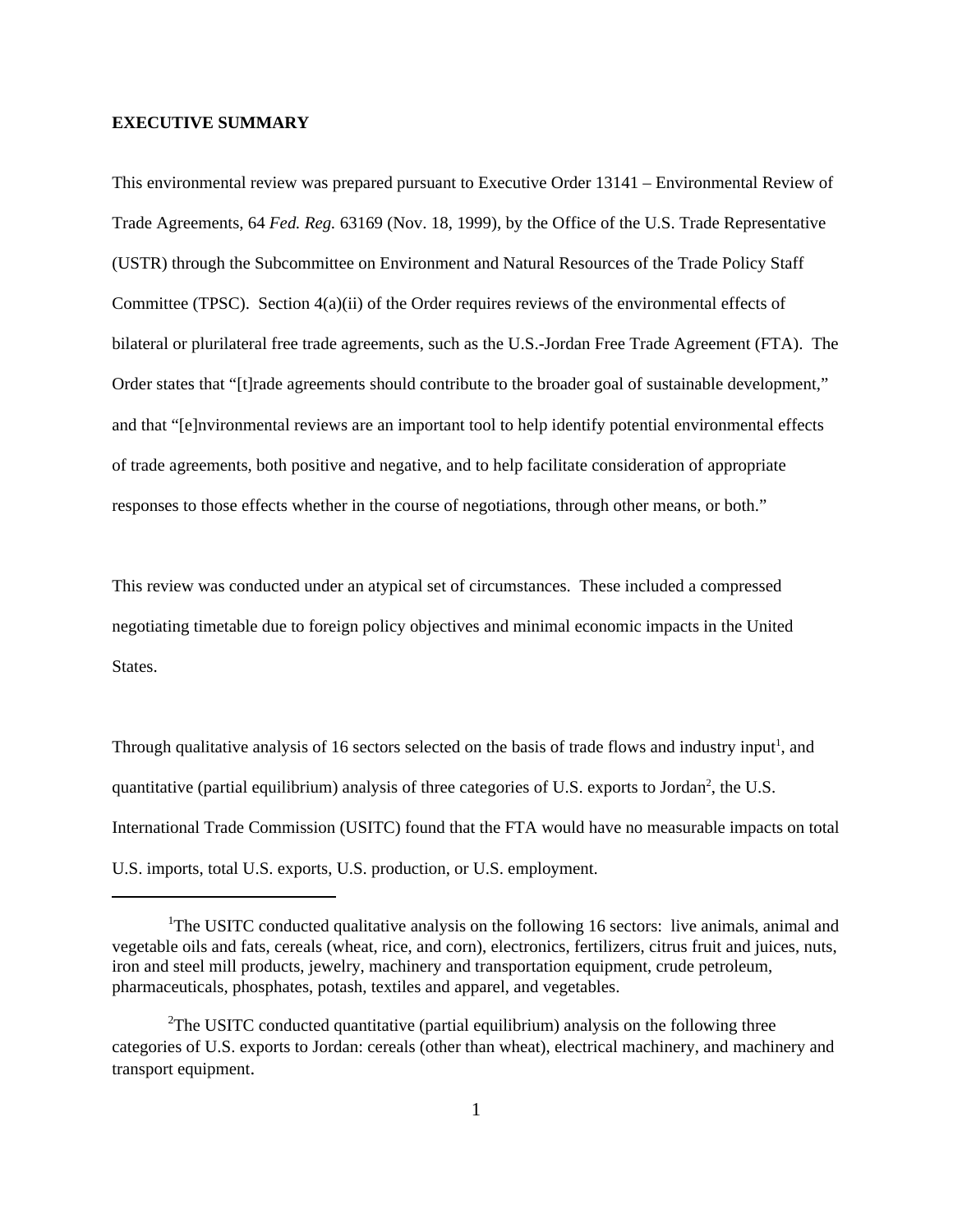The U.S. Government (USG) expects that the FTA with Jordan will not have any significant environmental effects in the United States. While it is conceivable that there may be instances in which environmental effects are concentrated regionally or sectorally in the United States, the USG could not identify any such instances.

When the USG was determining the scope of the U.S. environmental review, it considered the agreement's potential transboundary and global effects, including on water resources and quality, air pollution, coral reefs, trade in endangered species, migratory birds, and protected areas. Based on a number of considerations, including the Government of Jordan's (GOJ's) commitment to conduct its own review of the environmental effects of the FTA in Jordan and the Middle East region, including on water, air, industrial activity, coral reefs, and environmental laws and regulations, the USG focused on the transboundary and global effects of the FTA on trade in endangered species, migratory birds, and protected areas. The USG is not aware of any evidence that would suggest that the FTA provisions would have a significant negative environmental effect on Jordan's record on trade in endangered species, or on migratory birds or protected areas.

The U.S. review of the FTA included consideration of whether the agreement would affect the ability of the USG to establish and enforce its environmental, health, and safety laws. The review found that the FTA includes provisions that help to maintain the USG's current legal and regulatory discretion in the area of environmental protection. Moreover, the FTA encourages the Parties to improve their environmental protection regimes.

The analysis done in the U.S. and Jordanian review processes, as well as the exchanges between the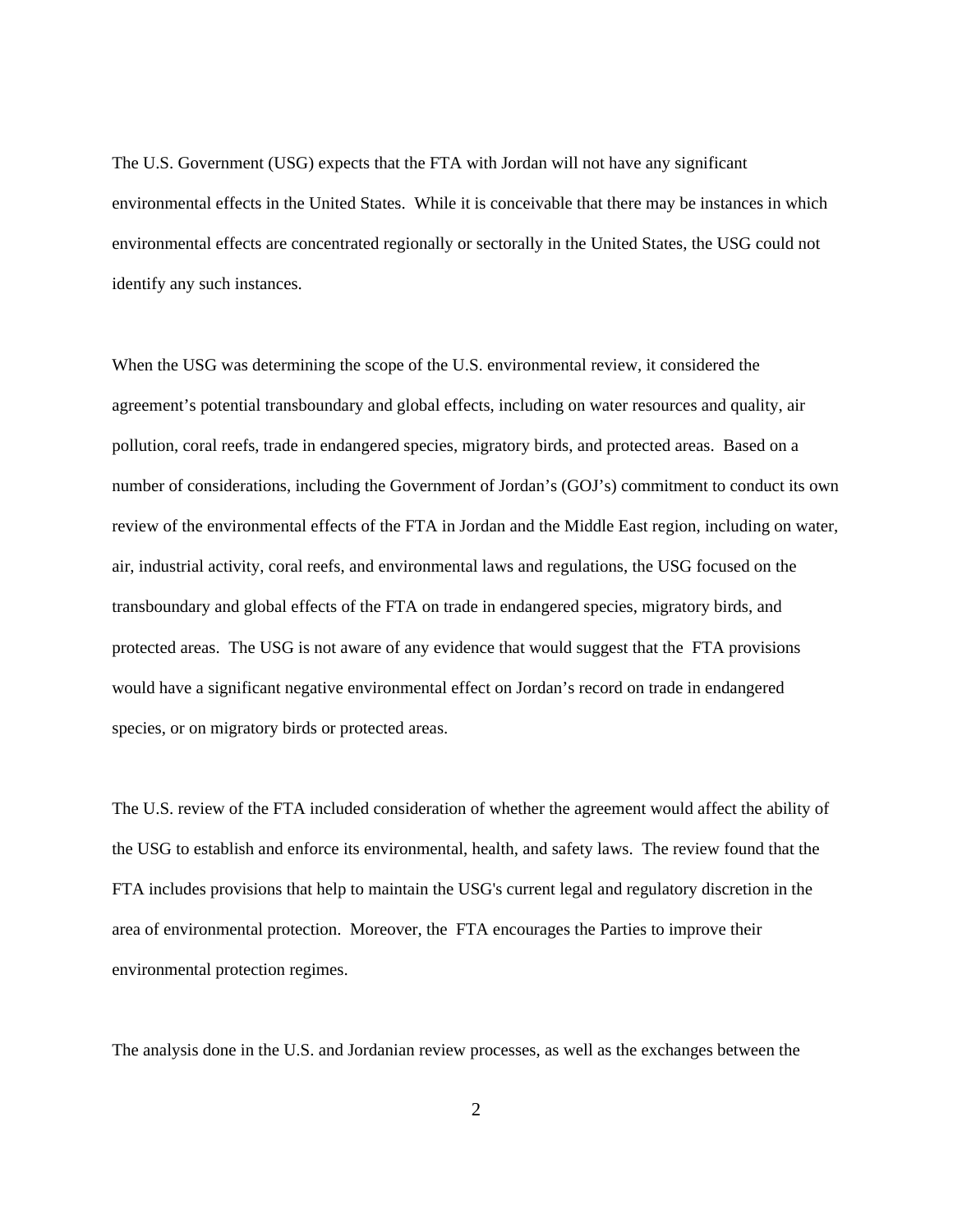environmental negotiators, contributed to the identification of environmental cooperation opportunities. Specifically, outside of the FTA, the Parties concluded a U.S.-Jordan initiative on technical environmental cooperation that will advance the two countries' shared environmental protection goals.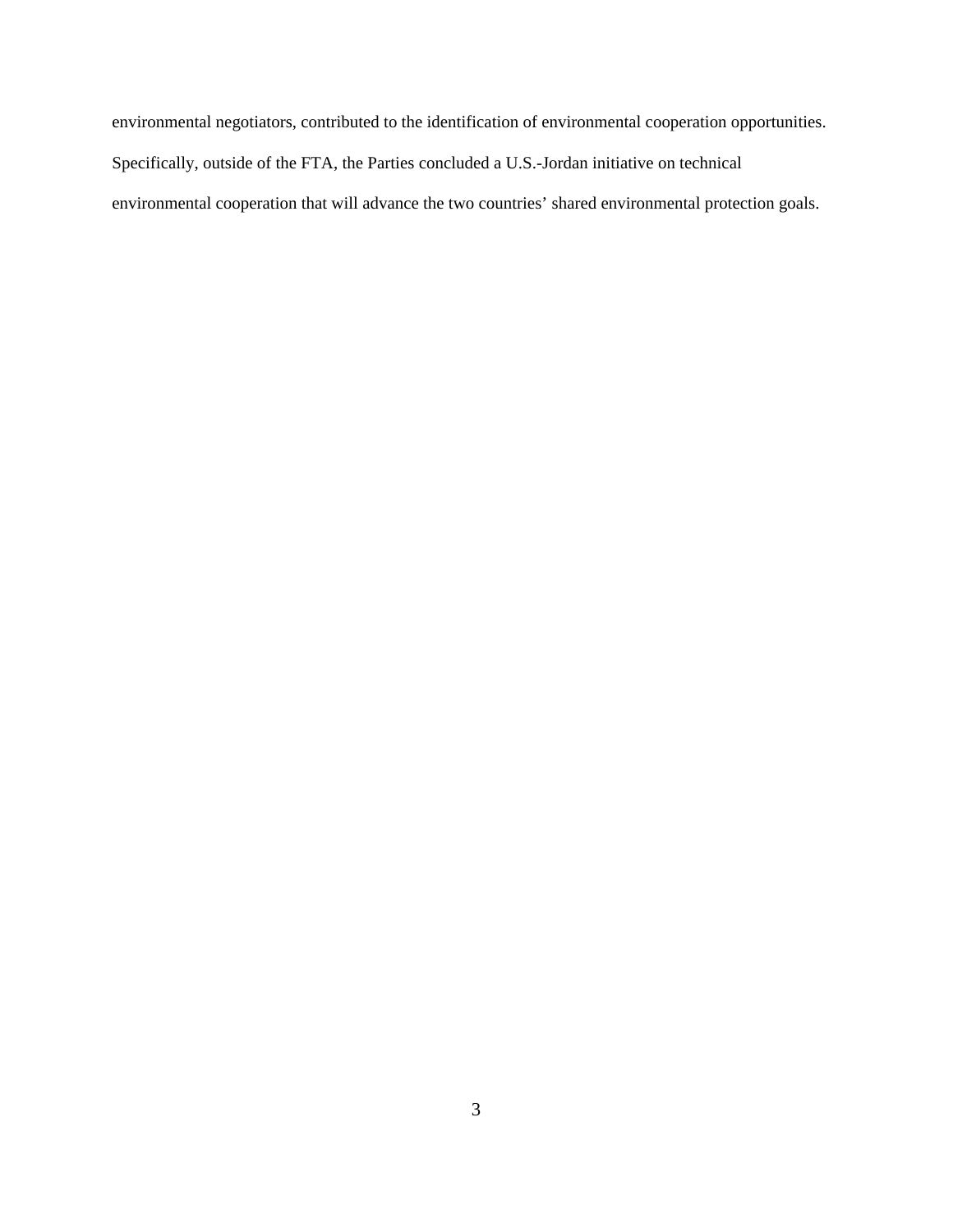#### **BACKGROUND ON THE FTA AND JORDAN**

#### **Objectives of the FTA**

On June 6, 2000, President Clinton and Jordan's King Abdullah II announced that the Governments of the United States (USG) and Jordan (GOJ) would enter into negotiations on a bilateral FTA. The USG's decision to enter into FTA negotiations with Jordan was motivated by a desire to bolster the Middle East peace process and to spur economic growth and stability in the Middle East by supporting the economic reforms that King Abdullah II has implemented in Jordan.

Jordan is developing as an emerging market in the Middle East region. Despite regional political uncertainties affecting economic development in Jordanian strategic sectors, the GOJ has been liberalizing and opening its economy. Such liberalization was reflected in the commitments Jordan made in its accession to the World Trade Organization (WTO) in April 2000. Jordan also has a strong record on respect for core labor standards and environmental protection in the context of trade.

The agreement offers the prospect of rapid growth in a relatively small trade relationship. Two-way trade between Jordan and the United States totaled \$287 million in 1999, \$276 million in U.S. exports to Jordan and \$11 million in U.S. imports from Jordan. An analysis by the USITC suggests the potential for growth under the new agreement, showing that if an FTA had been in effect in 1998, U.S. exports of cereals (other than wheat) could have increased by 14 percent, electric machinery exports doubled, and exports of machinery and transport equipment grown by approximately 39 percent.

The agreement builds on other U.S. initiatives in the region, designed to encourage economic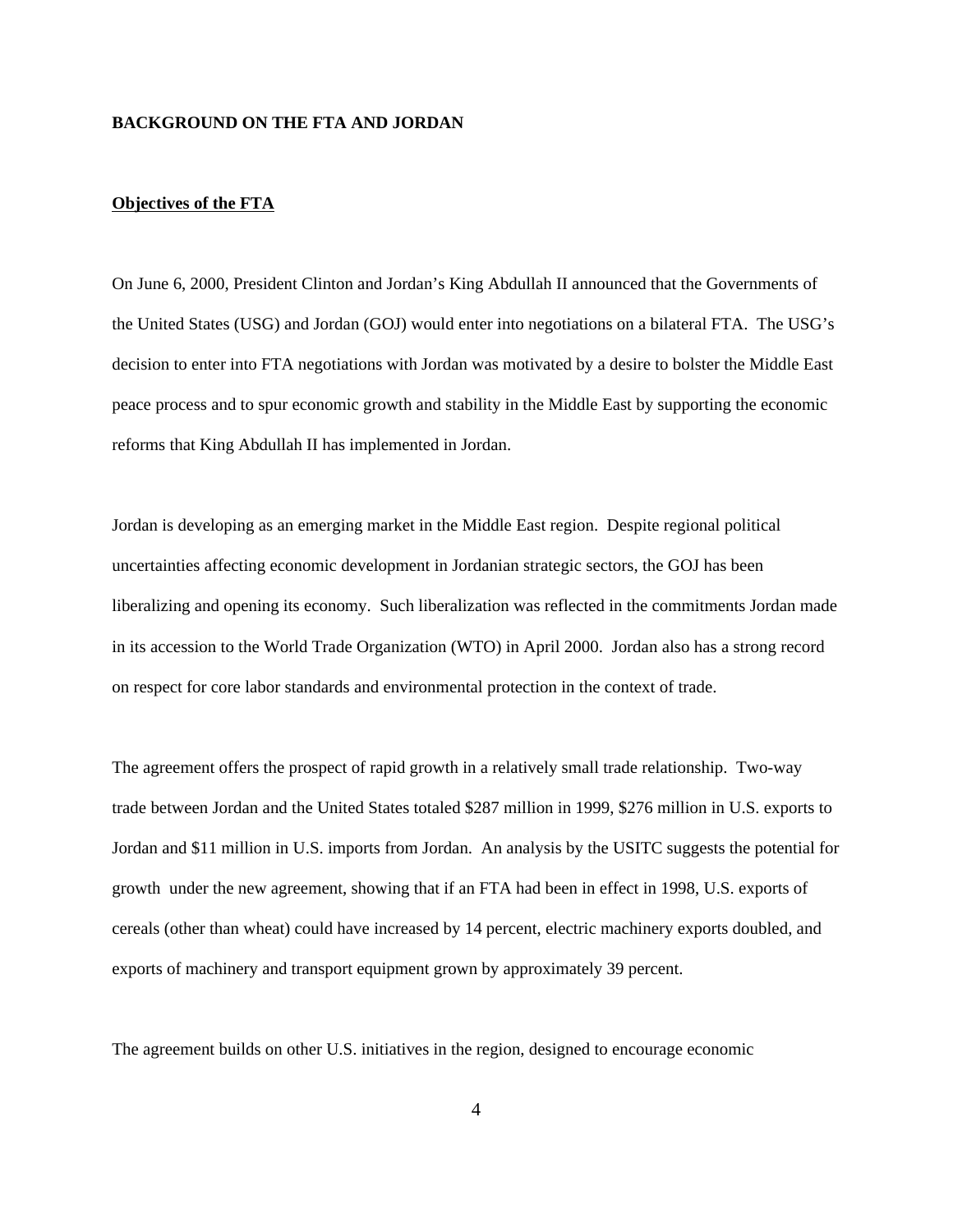development and regional integration. These include the 1985 U.S.-Israel Free Trade Agreement and its extension to areas administered by the Palestinian Authority in 1996; and the 1996 Qualifying Industrial Zone  $(QIZ)$  program.<sup>3</sup>

In commencing negotiations on a U.S.-Jordan FTA, the Executive Branch received broad bipartisan support from both Houses of Congress, which shared its foreign policy objectives with respect to Jordan and the Middle East. The USG's wish to contribute in the short term to the peace process, and the desire of many members of Congress to conclude the FTA as soon as possible so as to achieve this goal, resulted in an expedited time table both for the negotiation of the agreement and for the development of the environmental review.

After a series of negotiations that took place in both Amman, Jordan, and Washington, D.C., the agreement was signed on October 24, 2000.

#### **Agreement Provisions**

The volume of trade between the United States and Jordan is very small, relative to U.S. global trade and the size of the U.S. economy; therefore, the provisions in the FTA are not complex.<sup>4</sup> The FTA will

<sup>&</sup>lt;sup>3</sup>The Qualifying Industrial Zones are areas under joint Israeli-Jordanian customs control whose exports are eligible for duty-free treatment in the United States. The QIZ program was initiated by President Clinton in 1996. The United States has also signed Trade and Investment Framework Agreements (TIFAs) with Turkey (2000), Egypt (1999), Jordan (1999), and Morocco (1985); and encouraged membership in the World Trade Organization for nations in the region, facilitating the recent entries of Jordan and Oman.

<sup>4</sup> In 1999, U.S. goods exports to Jordan were valued at \$276 *million*, compared to U.S. goods exports to the world valued at \$696 *billion*. For the same year, U.S. goods imports from Jordan were valued at \$31 *million*, compared to U.S. goods imports from the world valued at more than \$1.0 *trillion*. Nearly \$19 million of this \$31 million is accounted for by goods – primarily, aircraft parts – that are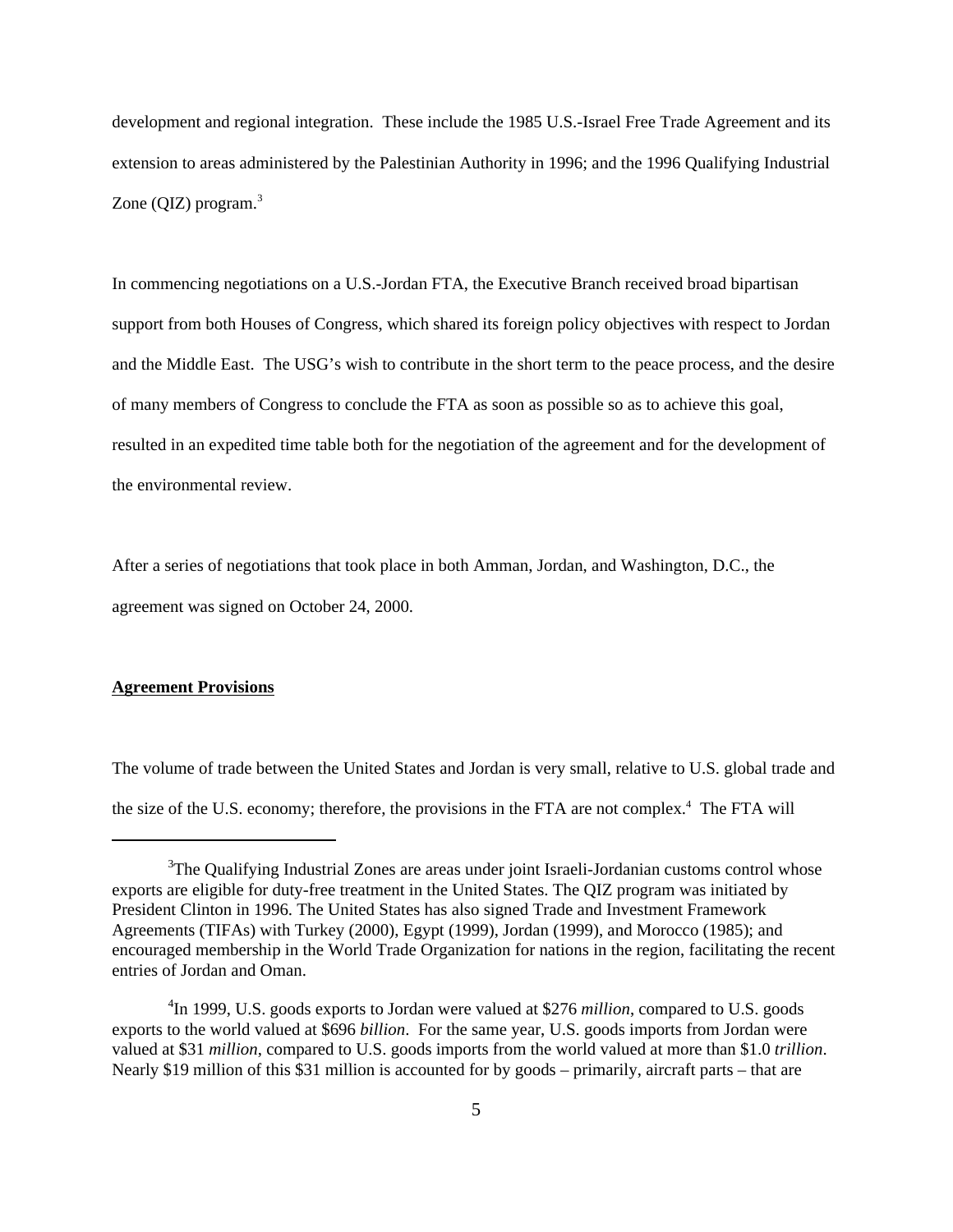eliminate duties and commercial barriers to bilateral trade in goods and services originating in the United States and Jordan. The FTA also includes separate sets of substantive provisions addressing trade and the environment, trade and labor, and electronic commerce. Other provisions address intellectual property rights protection, balance of payments, rules of origin, safeguards and procedural matters such as consultations and dispute settlement. Because the United States already has a Bilateral Investment Treaty with Jordan, the FTA does not include an investment chapter.

Specifically, the agreement will eliminate tariffs on virtually all trade between the two countries within 10 years, in accordance with WTO principles governing the operation of FTAs.<sup>5</sup> The tariff reductions will take place in four stages: current tariffs of less than 5 percent will be phased out in two years; those that are now between 5 and 10 percent will be eliminated in four years; those between 10 and 20 percent will be eliminated in five years; and those that are currently higher than 20 percent will be eliminated in 10 years. The Parties also commit not to increase any customs duties, except for antidumping or countervailing duties, duties adopted under section 201 of the Trade Act of 1974, user fees, certain duties on agricultural products, and duties on imports that are equivalent to internal taxes imposed on similar domestic goods.

exported from Jordan to the United States, repaired, and then exported back to Jordan.

<sup>&</sup>lt;sup>5</sup>The average tariff rate for the United States is between 3 and 4 percent. Over 80 percent of U.S. tariff lines have rates between 0 and 10 percent. Less than 5 percent of U.S. tariff lines have rates above 20 percent. The average tariff rate for Jordan is about 15 percent. Jordan's tariffs generally fall within 5 rates between 0 and 30 percent. As part of the commitments Jordan made in its accession to the WTO, the GOJ will phase in lower duties for many products, including by eliminating duties on items covered by the Information Technology Agreement by 2004, and by achieving the 0, 5.5, and 6.5 percent rates provided for by the chemical tariff harmonization initiative. This was a Uruguay Round initiative that now is part of our WTO and Asia Pacific Economic Cooperation forum (APEC) agendas, pursuant to a directive in the Statement of Administrative Action for the *Uruguay Round Agreements Act*.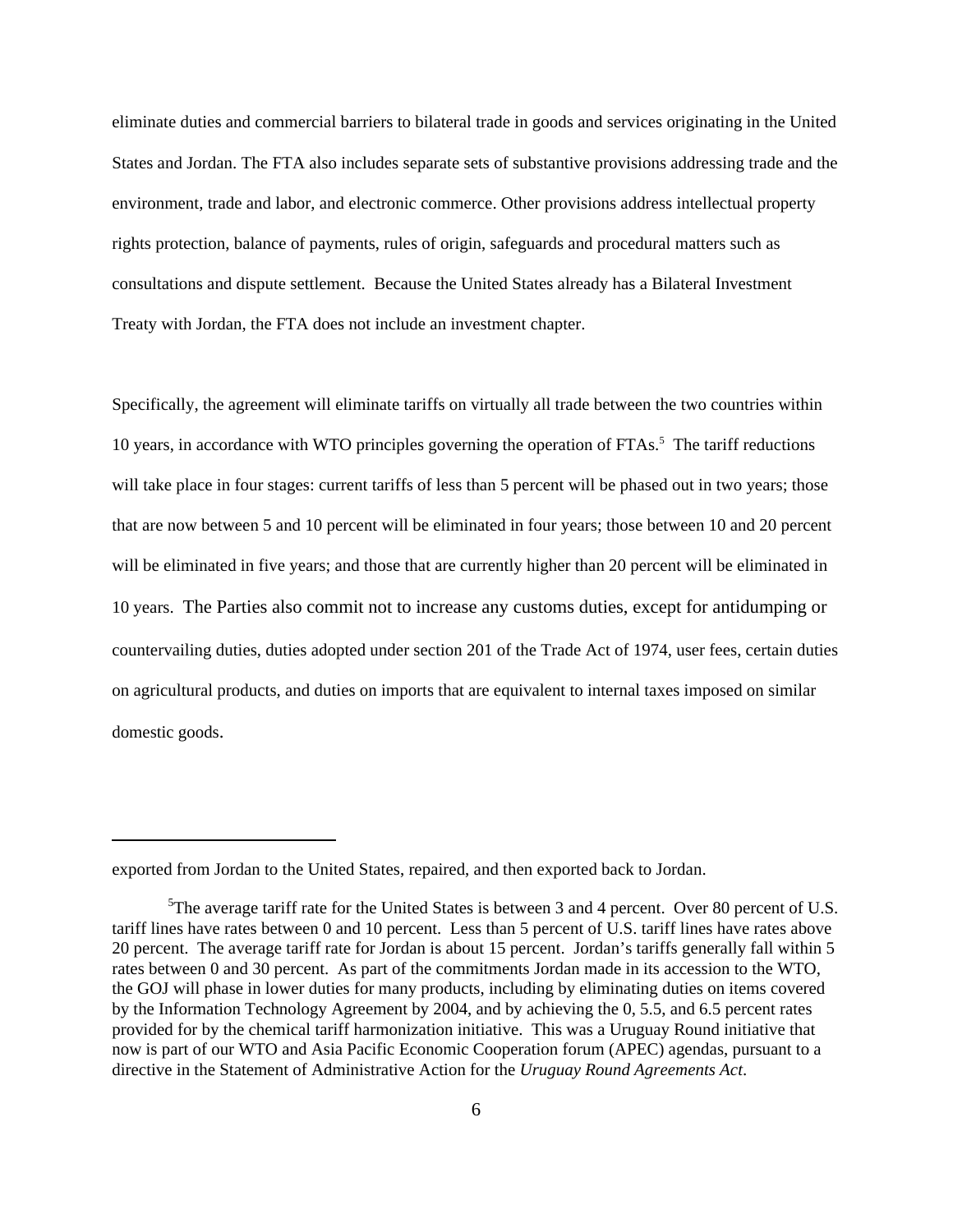With respect to trade in services, the commitments between the USG and the GOJ are based on the obligations and concepts of the WTO General Agreement on Trade in Services (GATS). Jordan already enjoys near complete access to the U.S. services market. The FTA will open the Jordanian services market to U.S. companies. Specific liberalization has been achieved in many key sectors, including energy distribution, convention services, printing and publishing, courier services, audiovisual, education, environmental, financial, health services, tourism and transport services. The text ensures that the relevant GATS exceptions (and any future exceptions) and qualifications apply to the Parties' commitments in those areas.

The obligations contained in the intellectual property section of the FTA build upon commitments that Jordan made under the WTO Agreement on Trade-Related Intellectual Property Rights (TRIPS), and on the commitments Jordan made at the time it acceded to the WTO. The FTA commits Jordan, within two years, to ratify the World Intellectual Property Organization (WIPO) Copyright Treaty and the WIPO Performances and Phonograms Treaty, to which the United States is a party, and to implement these treaties by making necessary changes to Jordanian law. These treaties supplement the substantive standards for protection in the TRIPS Agreement and take into account the advent of the Internet.

Jordan and the U.S. have also committed to promoting a liberalized trade environment for electronic commerce. This commitment should encourage investment in new technologies and stimulate the innovative uses of networks to deliver products and services. Both countries agreed to seek to avoid imposing customs duties on electronic transmissions, imposing unnecessary barriers to market access for digitized products, and impeding the ability to deliver services through electronic means.

The agreement also includes substantive provisions on trade and environment and trade and labor. The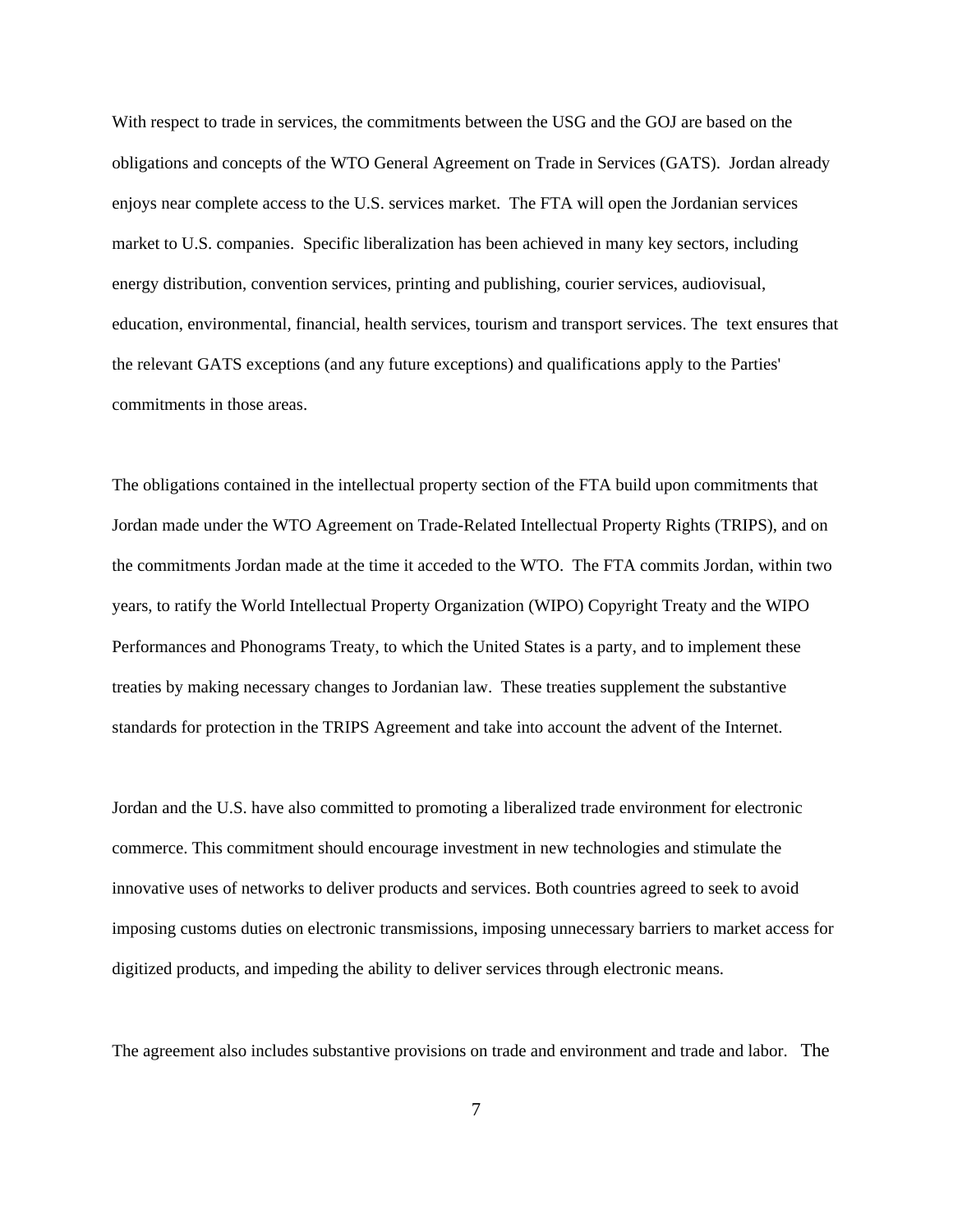United States and Jordan have committed to strive to maintain high levels of environmental protection and to improve their environmental laws, which are defined to include statutes or regulations focused on the protection of the environment or the prevention of a danger to human, animal, or plant life or health. The FTA environmental provisions also focus on effective enforcement of U.S. and Jordanian environmental laws, and the agreement provides for dispute settlement procedures to resolve issues related to enforcement of such laws. Under the FTA, the United States and Jordan also recognized the objective of sustainable development and agreed to avoid relaxing environmental laws to encourage trade.

The United States and Jordan also agreed on an environmental cooperation initiative, which establishes a U.S.-Jordan Joint Forum on Environmental Cooperation for ongoing discussion of environmental priorities, and identifies environmental quality and enforcement areas of initial focus. The environmental elements of the FTA package also include language on transparency and public input (discussed below), and on environmental exceptions. Finally, the FTA includes a "win/win" initiative – an initiative that is good for both business and the environment – by eliminating tariffs on a number of environmental goods and services and technologies and liberalizing Jordanian restrictions on certain environmental services.

The agreement also includes key provisions that reconfirm the relationship between free trade and the protection of workers rights. These include provisions on not lowering labor standards to promote trade, reaffirming the Parties' support for the core labor standards adopted in the 1998 International Labor Organization Declaration on Fundamental Principles and Rights at Work and its Follow-up, and on the effective enforcement of national labor laws. The Parties agreed to settle disagreements concerning the enforcement of national labor laws through a dispute settlement process. The Parties also agreed in principle to strive to improve their labor standards.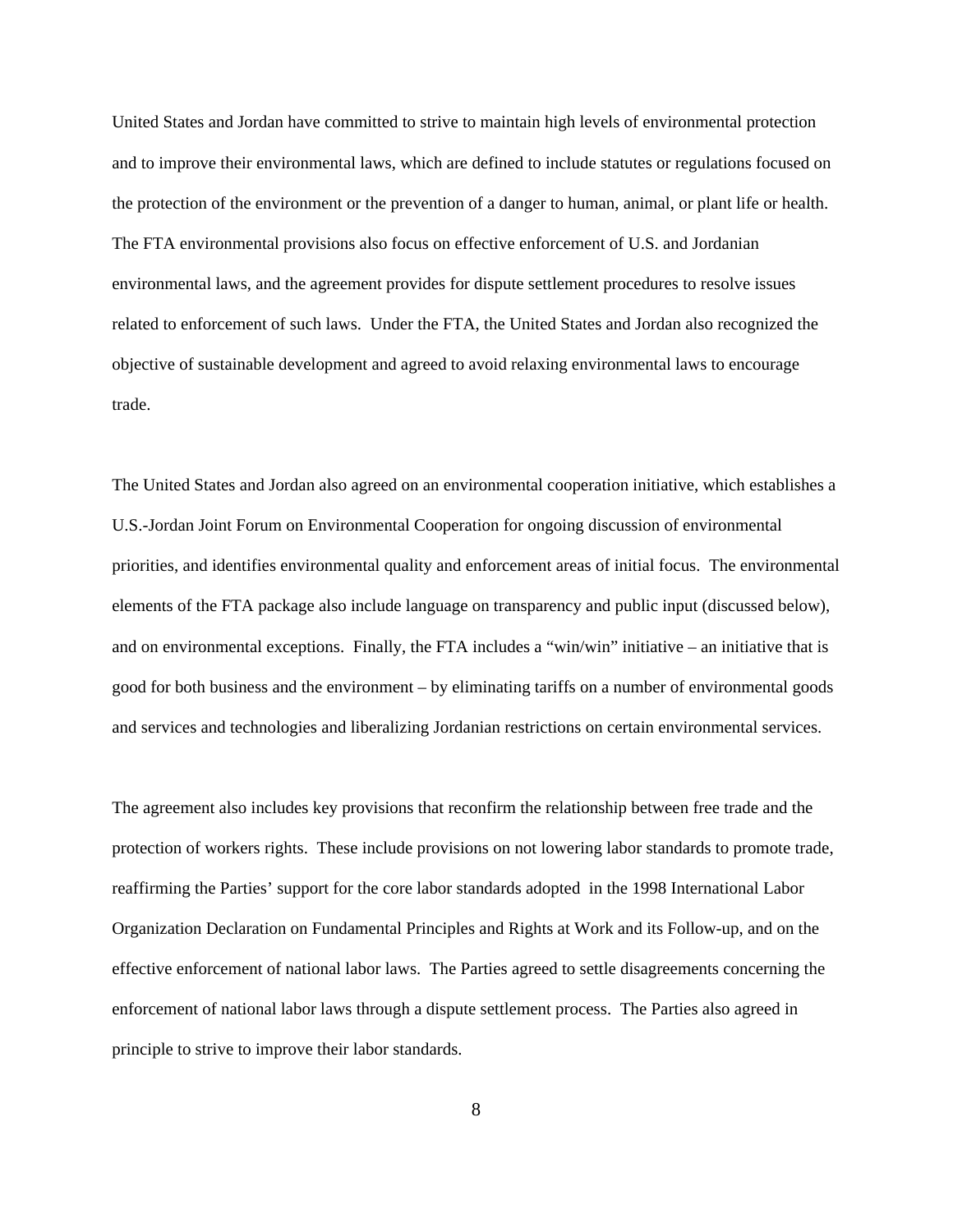The FTA also provides a bilateral mechanism to safeguard against a surge of imports that cause harm to domestic industry (referred to as a "safeguard mechanism"). This safeguard mechanism allows either Party to return duties on a product to the MFN rate if increased imports of that product, resulting from tariff concessions under the FTA, is a substantial cause of serious injury to a domestic industry. This provision is similar to global safeguards under section 201 of the Trade Act of 1974 and bilateral safeguards under NAFTA. The safeguard measures are available only in the 15-year period following implementation of the FTA, cannot last longer than four years, and cannot be extended or reimposed. The FTA specifies that nothing limits the availability of global safeguard measures under Article XIX of GATT 1994 and the WTO Agreement on Safeguards, except that either Party may exclude the other from a global safeguard measure.

The administration and operation of the FTA will be overseen by the "Joint Committee", which is composed of the Jordanian minister with primary responsibility for trade matters and the U.S. Trade Representative, or their designees. It is envisaged that the Joint Committee will meet in regular session each year, and at any time agreed upon by the Parties. The Committee is expected to provide a context for consultations on issues arising under the FTA and also will serve as the first stage of dispute settlement.

As for the dispute settlement provisions of the FTA, they stipulate that dispute settlement procedures begin with consultations, which are available to discuss any matter affecting the operation or interpretation of the FTA. Given the close working relationship between the two Governments, and the volume of trade between the two countries, few differences, if any, are expected to arise over interpretation or application of the Agreement. Both the United States and Jordan have agreed to resolve any differences under the Agreement without recourse to formal dispute settlement procedures. In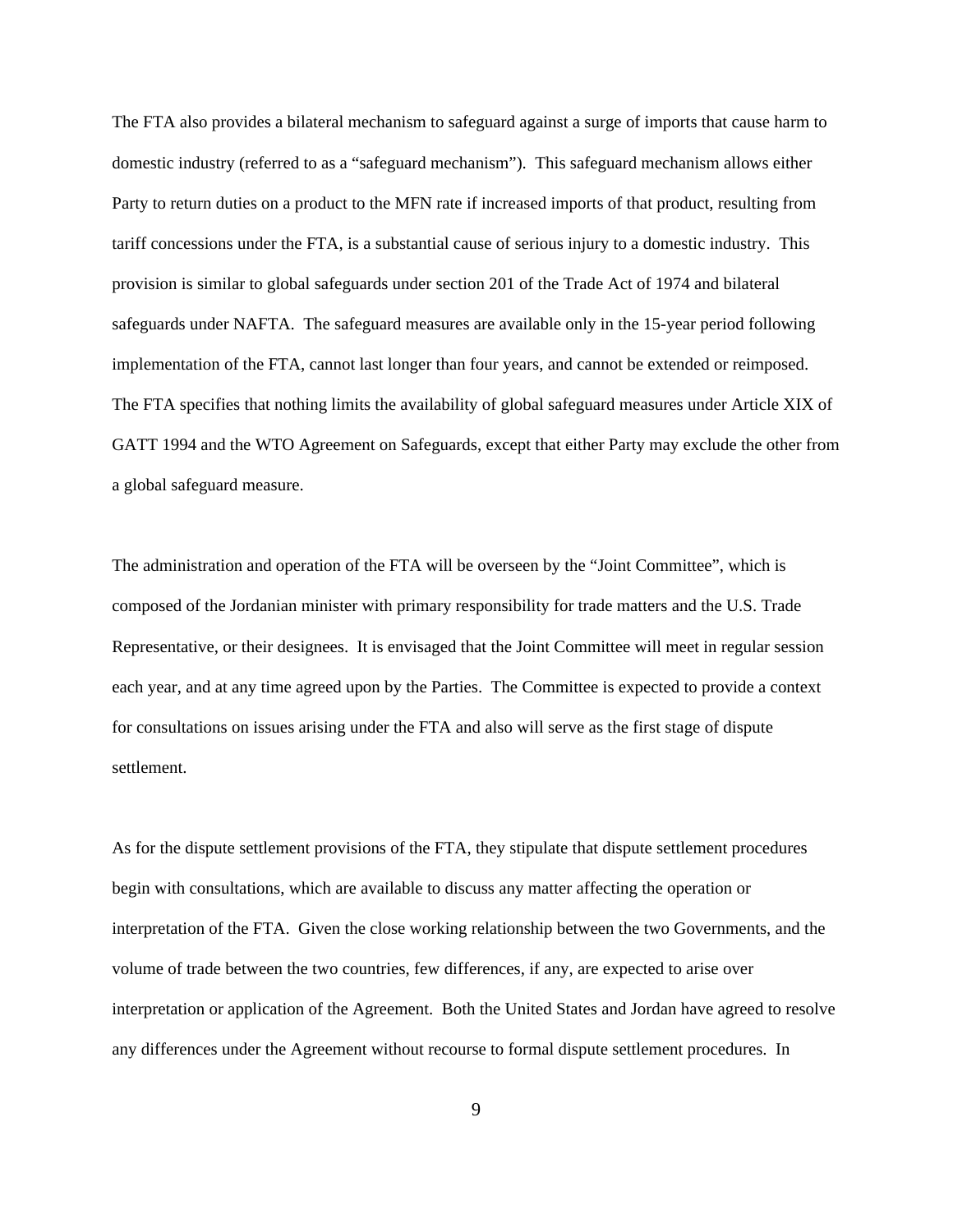particular, each Government has stated that it does not expect or intend to apply the procedures to secure each country's rights under the Agreement in a manner that results in blocking trade. In light of the wide range of the bilateral ties and the spirit of collaboration that characterizes the relationship between the United States and Jordan, each Government considers the appropriate measure for resolving any differences would be through bilateral consultations, and other procedures, particularly alternative mechanisms, that will help to secure compliance without recourse to dispute settlement.

However, formal dispute settlement procedures are available for certain issues, namely: (1) questions on interpretation of the agreement; (2) claims that one party failed to carry out its obligations; and (3) claims that a Party severely distorted the balance of benefits or substantially undermined the fundamental objectives of the agreement. The process is initiated by consideration of the dispute by the Joint Committee, and followed, if necessary, by panel proceedings to determine whether a violation of the agreement, or nullification of the terms of the agreement, has occurred. The report of the panel is nonbinding. The Joint Committee attempts to resolve the dispute, based on the report of the panel. If there is resolution, the affected Party may take any appropriate and commensurate measure.

A number of elements on transparency and citizen involvement are also included as part of the dispute settlement provisions. Specifically, when a dispute arises between the United States and Jordan over a commitment under the FTA, and this dispute is referred to an FTA dispute settlement panel, the two governments have agreed that: (a) any submission by either Party to the panel shall be made available to the public; (b) any oral presentations before the panel generally shall be open to members of the public; (c) the panel shall accept and consider *amicus curiae* submissions by entities with an interest in the outcome of the dispute; and (d) the panel shall release its report to the public at the earliest possible time. In addition, the United States and Jordan agreed that when a dispute between the United States and Jordan arises over their obligations under WTO Agreements and such dispute is referred to a WTO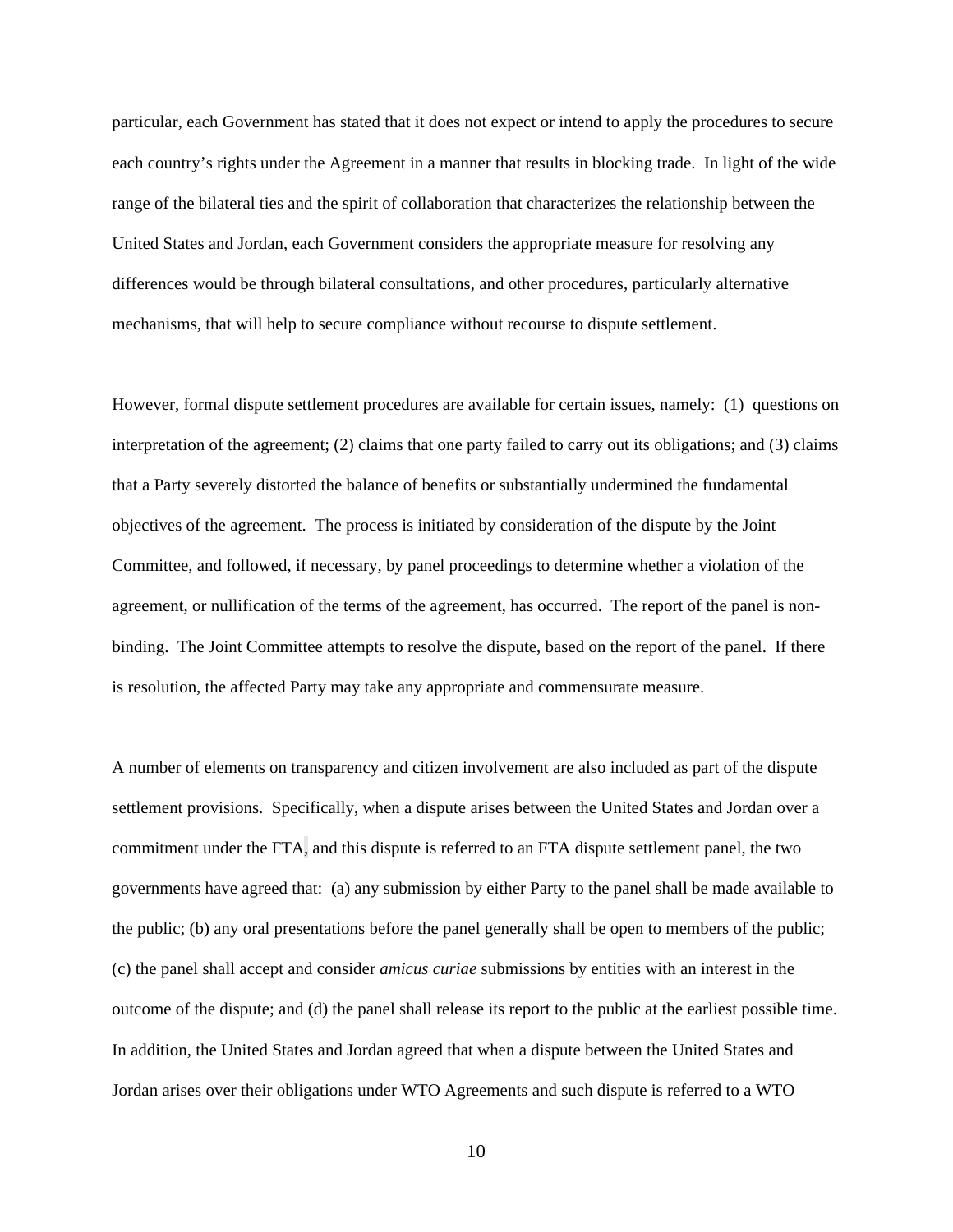panel, the two governments will make their submissions to the WTO panel available to the public and will seek the appointment of panelists who will agree to incorporate into the panel's working procedures the transparency and citizen involvement elements listed above in (b), (c), and (d). In making this commitment, Jordan became the first of the U.S.'s WTO partners to fully endorse the transparency in dispute settlement proposals it has made in the WTO.

In the FTA, the Governments of the United States and Jordan also agreed to solicit and consider the views of members of their respective publics at the consultation stage of a dispute, that is, promptly after requesting or receiving a request for consultations. This commitment was made with respect to dispute settlement consultations under both the U.S.-Jordan FTA and the WTO Agreements. Finally, language is included reaffirming the intent of the two governments to use their respective practices of considering the views of interested members of the public to draw upon a broad range of perspectives in the implementation of the FTA.

Finally, the agreement contains provisions on exceptions from the FTA obligations, including exceptions for the protection of human, animal, or plant life or health; conservation of living and non-living exhaustible natural resources; taxation measures; national security; and other reasons. The FTA exceptions language is based on exceptions language in the NAFTA, Article XX of the General Agreement on Tariffs and Trade (GATT) 1994, and Article XIV of the GATS.

### **Information on Jordan**

(For background on Jordan's geography, environment, and economy, see Annex 1.)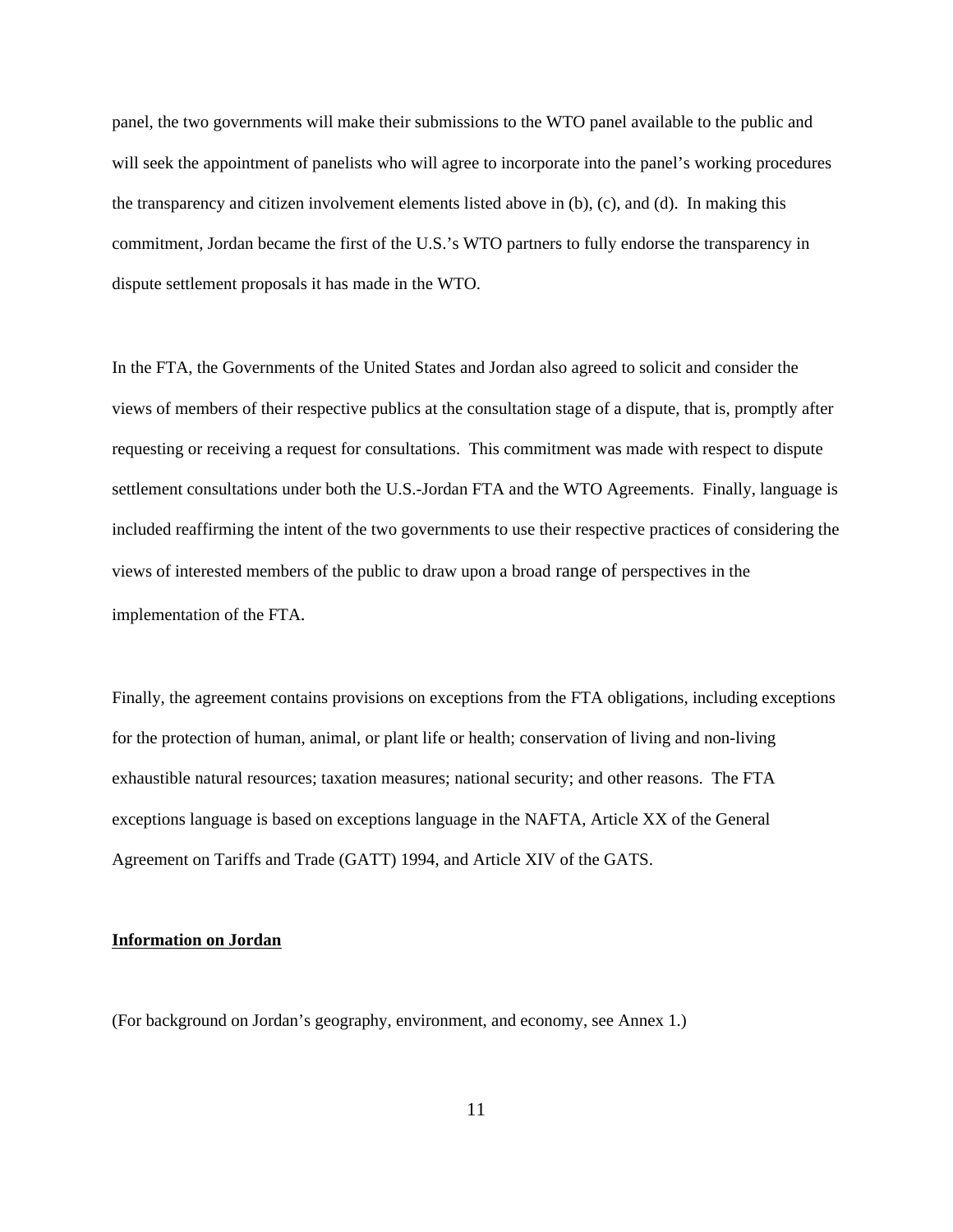#### **Record on Environment**

In 1991, Jordan was the first country in the Middle East to complete a national environmental strategy, which included a detailed assessment of the Jordanian environment and an environmental protection plan. Jordan followed up on the strategy with a five-year national economic and social development plan (1993-1997), which prioritized environmental issues and identified environmental challenges for the 1990s. In 1995, the GOJ published a national environmental action plan that further defined environmental problems and identified specific actions to address these problems.

 Jordan's *Environmental Protection Law No. 12,* enacted in 1995*,* consolidated national environmental protection authority under a new government entity called the General Corporation for Environmental Protection (GCEP), which reports to the Ministry of Municipal and Rural Affairs and the Environment. Pursuant to its environmental protection law, Jordan is drafting environmental "bylaws."<sup>6</sup> Jordan has promulgated seven of 20 proposed major environmental bylaws, addressing GCEP organization, management, and funding, noise pollution, management and transport of hazardous waste, marine resources and coastline protection, and control of ozone-depleting substances. Thirteen additional bylaws are in progress (*i.e.*, drafted but not yet promulgated), including bylaws addressing soil protection, solid waste management, clean air regulations, national parks and reservations management, greenhouse emissions regulation, water protection regulation, hazardous waste management, pesticide pollution, vehicle emissions regulation, and environment impact assessments for agricultural products. The GOJ recognizes that to ensure the sustainable development of its economy, Jordan must continue to develop its environmental regulatory structure and to strengthen its means for ensuring compliance with and enforcement of its environmental laws and regulations.

<sup>&</sup>lt;sup>6</sup>Bylaws in Jordan are akin to U.S. regulations.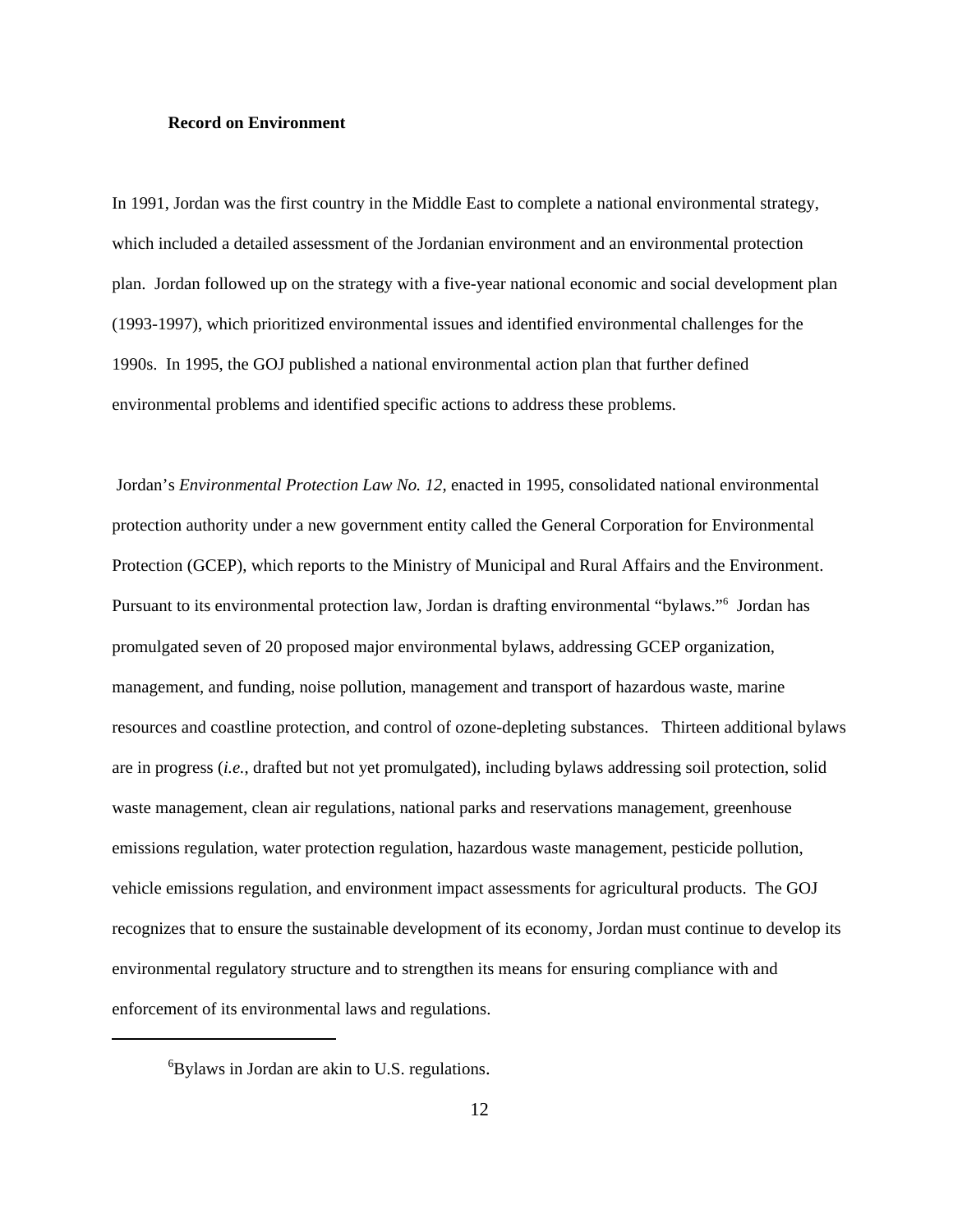The GOJ is debating the creation of a new free-standing Ministry of Environment to raise the level of decision-making on environmental policy, remove the environmental protection function from the ministry responsible for municipalities, consolidate and enhance coordination of environmental policy and planning, and improve monitoring and enforcement of environmental standards.

Jordan is a party to almost all key international global environmental agreements, including agreements that pertain to biodiversity, climate change, desertification, endangered species, hazardous wastes, the law of the sea, marine dumping, nuclear test ban, ozone layer protection, and wetlands. (See Annex II for a complete list of international environmental agreements to which Jordan is a party.)

As part of the Middle East peace process, Jordan is a core member of the Working Group on the Environment, which focuses on regional environmental issues. Jordan has entered into an agreement with Israel on "Cooperation in Environmental Protection and Nature Conservation," as part of the Israel-Jordan peace treaty.

Jordan is also supportive of various non-governmental environmental efforts. For example, Amman was selected to host the International Union for the Conservation of Nature's Global Congress in October 2000. This conference was the first major conservation event of the new millennium and helped define key conservation goals for the new century. Jordan has a number of environmental non-governmental organizations (NGOs), and the GOJ encourages their active participation in government decision-making. In fact, the presidents of the Royal Society for the Conservation of Nature (a quasi-governmental research body) and three environmental NGOs – the Jordan Environment Society, the Royal Scientific Society, and the Jordanian Society for Combating Desertification and Badia Development -- sit on Jordan's Environmental Council. The Council, *inter alia*, approves Jordan's general environmental protection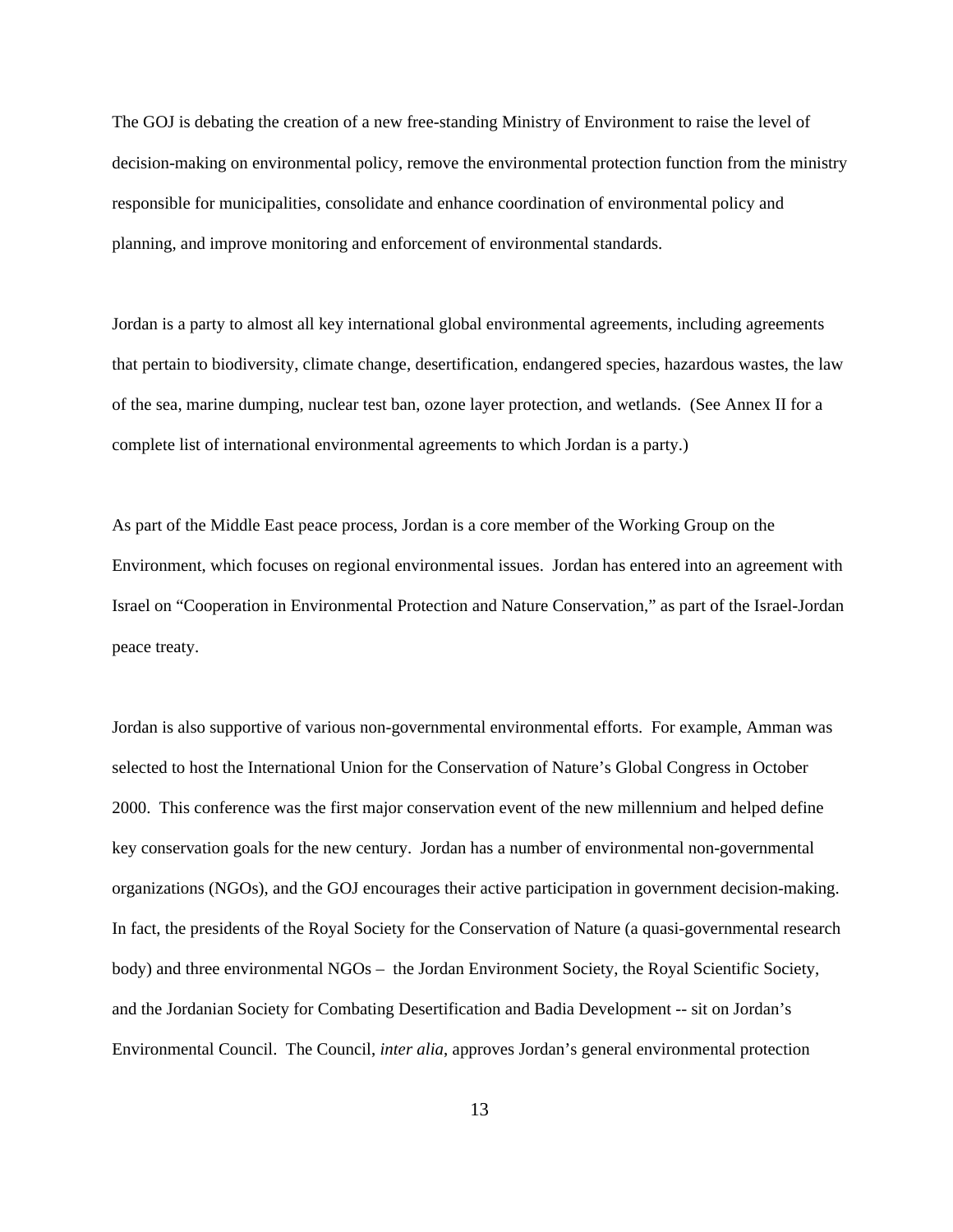policies and environmental standards and specifications, and deliberates on all environmental matters.

### **Jordanian Environmental Review Process**

Jordan's *Environmental Law No. 12 of 1995* requires that the GOJ take environmental considerations into account when undertaking economic development activities within the country. The GOJ conducted an environmental review of the FTA, including on its national, regional, and transboundary environmental effects. The GOJ also used its review process to explore environmental issues writ large to inform the development of Jordan's environmental agenda. At the request of the GOJ, the U.S. Agency for International Development provided technical assistance on this review.

The GOJ solicited public input on its environmental review. Through notices published in leading Arabic and English newspapers, including the *Jordan Times*, on July 10 and 12, 2000, the GOJ provided an opportunity for public comment on the environmental aspects of the FTA. On July 13, 2000, the GOJ convened a public consultation meeting that was attended by more than 100 individuals.

# **SCOPING**

The scoping process involves the identification of significant issues to be analyzed in depth in a written environmental review, along with the elimination from detailed study of those issues which are not significant or that have been covered by other reviews.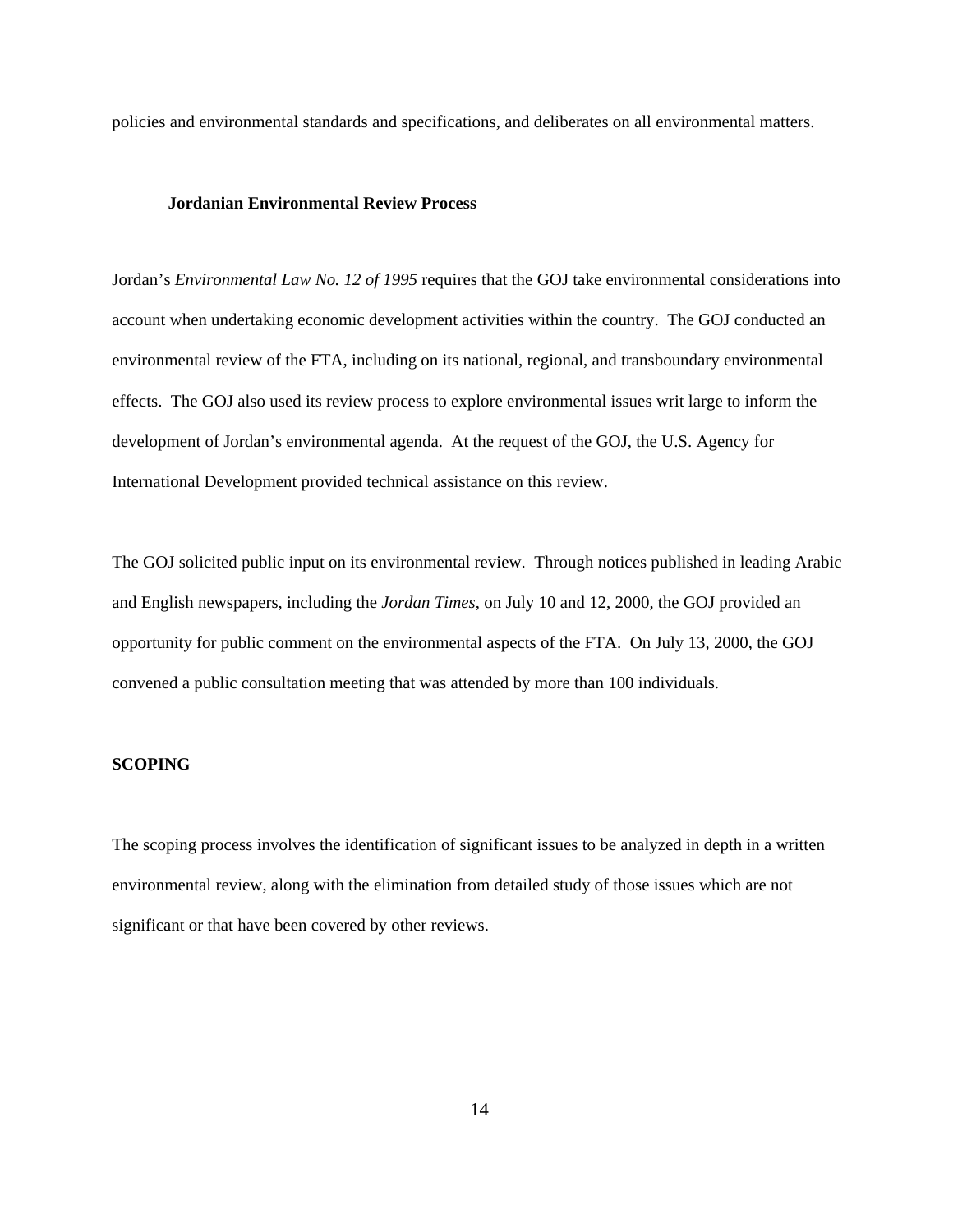#### **Public Outreach and Comments**

As mentioned above, during the week of June 6, 2000, President Clinton and King Abdullah II decided to enter into negotiations on an FTA. USTR officials immediately contacted the leadership of the Trade and Environment Policy Advisory Committee (TEPAC), as well as representatives of several environmental NGOs, to brief them on the impetus behind the Agreement, and on the Administration's intention to conduct an environmental review of the FTA and to include environmental provisions within its body.

On June 15, 2000, USTR issued a *Federal Register* notice (65 *Fed. Reg.* 37594) to announce the Administration's plan to negotiate an FTA with Jordan and to conduct an environmental review of the agreement. The notice requested public comment by July 17, including on the possible environmental effects of the FTA. On June 28, 2000, USTR issued a second *Federal Register* notice (65 *Fed. Reg.* 37976) announcing the initiation of the environmental review and requesting public comment by July 17 on its scope.

Over the course of the next four months, USG officials, including at the Cabinet level, consulted regularly with environmental and other advisors, representatives of environmental NGOs, members of Congress and their staff, representatives of state governments, and members of the U.S. business community, on the FTA, including on the U.S. environmental review of the agreement. These consultations took the form of briefings, workshops, and other exchanges. On June 30, 2000, USG officials organized a meeting for the Jordanian environmental negotiator with representatives of several U.S. environmental NGOs to facilitate an exchange on the FTA environmental elements, including the Parties' environmental review processes. On September 15, 2000, Jordanian and U.S. officials met with majority and minority staff for the Committee on Ways and Means' Subcommittee on Trade, as well as with other interested congressional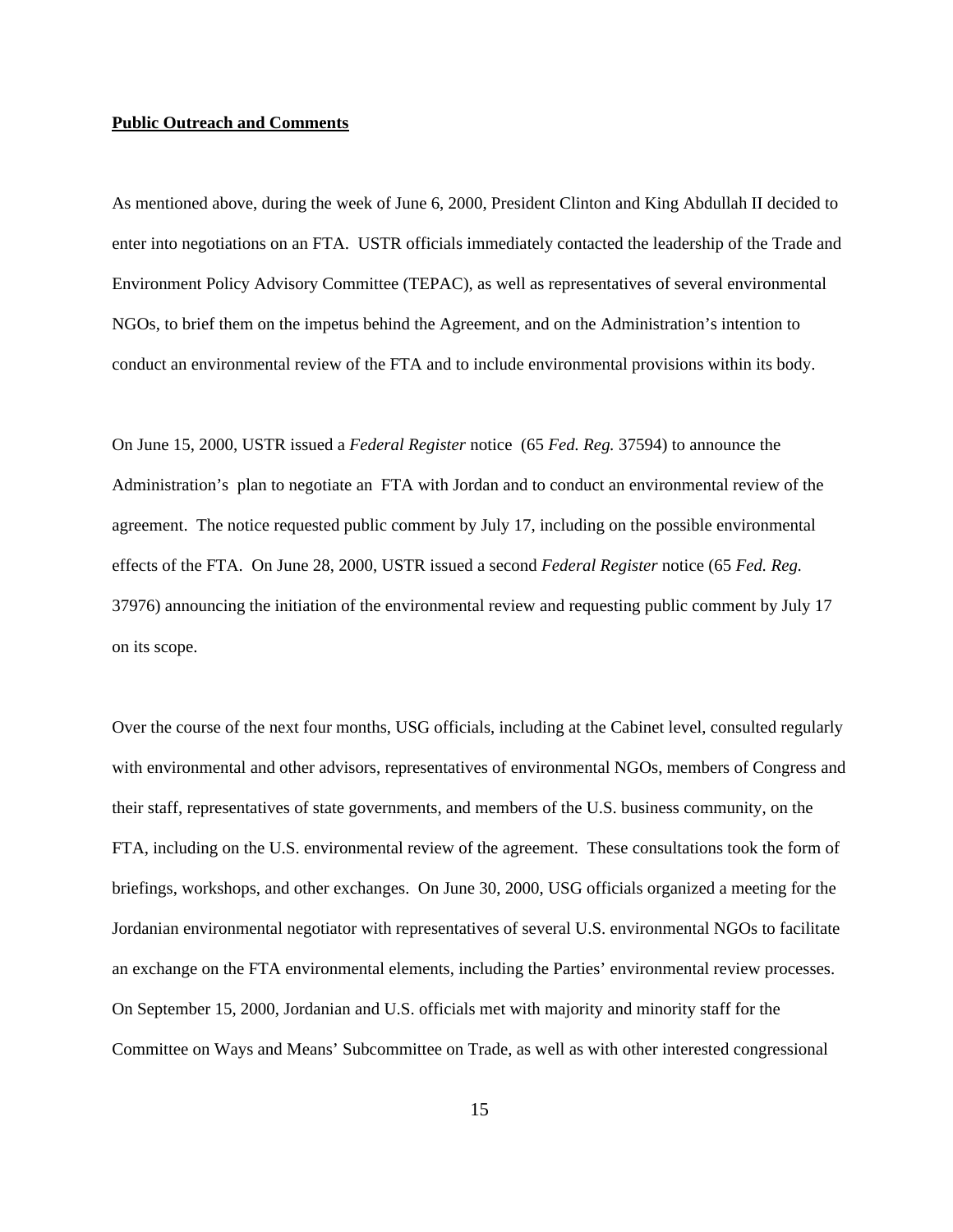staff, to discuss the environmental aspects of the FTA, including the processes that the USG and the GOJ would use to conduct their respective environmental reviews. While in Jordan, the U.S. Trade Representative discussed the FTA environmental elements, including the Parties' environmental review processes, with representatives of several Jordanian environmental NGOs, including the International Union for the Conservation of Nature, the National Environment and Wildlife Society, the Royal Society for the Conservation of Nature, Friends of the Earth, and the Jordanian Royal Ecological Diving Society.

In response to the July 17, 2000 *Federal Register* notice, USTR received a number of comments on the U.S. review of the environmental effects of the FTA. Several of these noted that the U.S.-Jordan FTA and the environmental review of this agreement would serve as a good trial run of Executive Order 13141. More specifically, regarding the scope of the U.S. review, one set of comments recommended that the scoping phase should begin by canvassing the areas of commerce that could be or are likely to be affected by the FTA; the potential impacts on U.S. and Jordanian environmental statutes and regulations, and other binding obligations; the potential local and regional impacts on air pollution in Jordan and the United States; and the potential impacts on the globally scarce resources of coral reefs due to increased transport in the Gulf of Aqaba and in the Red Sea. One comment recommended that the review not reflect a tendency to emphasize the possible environmental problems from trade agreements, thereby deemphasizing potential environmental benefits from expanded trade and economic activity. Finally, one comment noted that, given the small amount of trade involved, the review should be simple, without a detailed quantitative assessment.

The draft environmental review was made available to the public for comment on September 28, 2000 (65 *Fed*. *Reg*. 58342). Three sets of comments were received. These comments are summarized in Annex III.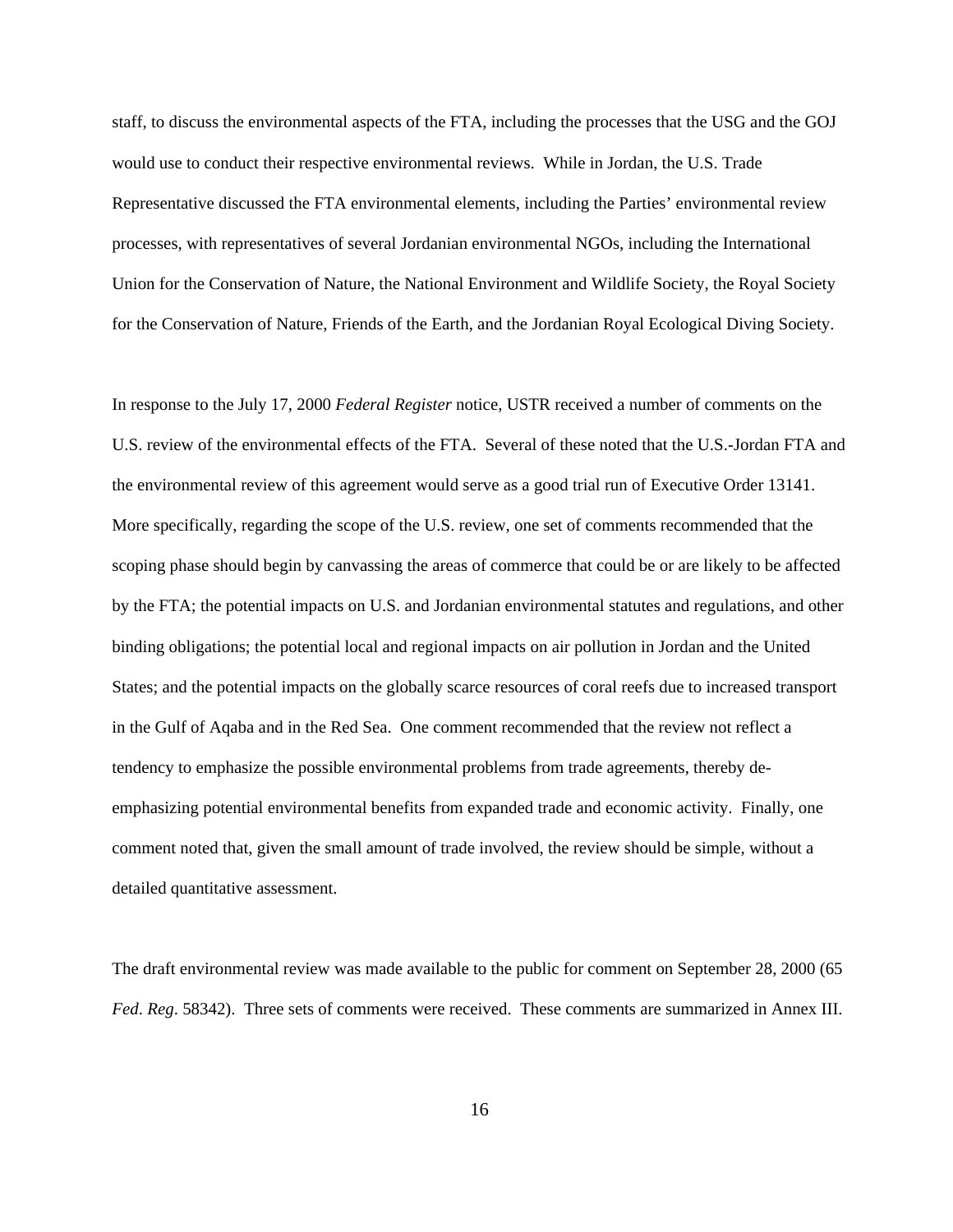#### **Effects in the United States**

Section 5(b) of Executive Order 13141 provides that, "as a general matter, the focus of environmental reviews will be impacts in the United States." Accordingly, this review considers environmental impacts in the United States from changes in trade flows and commitments that are expected to result from the FTA.

To identify the FTA's impact in the United States, the USITC prepared qualitative and quantitative analysis of possible economic effects of the FTA on U.S. imports, exports, production, and employment. The USITC's sector selection process for its qualitative analysis consisted of examination of U.S. trade flows (exports and imports of goods and services) with Jordan and Jordan's trade flows with the world. USITC industry analysts also provided assessments of whether certain industries merited further examination. Using this input, the USITC selected 16 sectors for more in-depth analysis: live animals, animal and vegetable oils and fats, cereals (wheat, rice, and corn), electronics, fertilizers, citrus fruit and juices, nuts, iron and steel mill products, jewelry, machinery and transportation equipment, crude petroleum, pharmaceuticals, phosphates, potash, textiles and apparel, and vegetables. In its quantitative analysis, the USITC selected three major categories of U.S. exports to Jordan based on data availability to conduct a comparative static, partial equilibrium analysis on the impact of the U.S.-Jordan FTA. These three major categories were cereals (other than wheat), electrical machinery, and machinery and transportation equipment.

The environmental effects analysis described below is derived from the USITC's economic effects analysis. This final review also considers the environmental legal and regulatory effects of the FTA in the United States.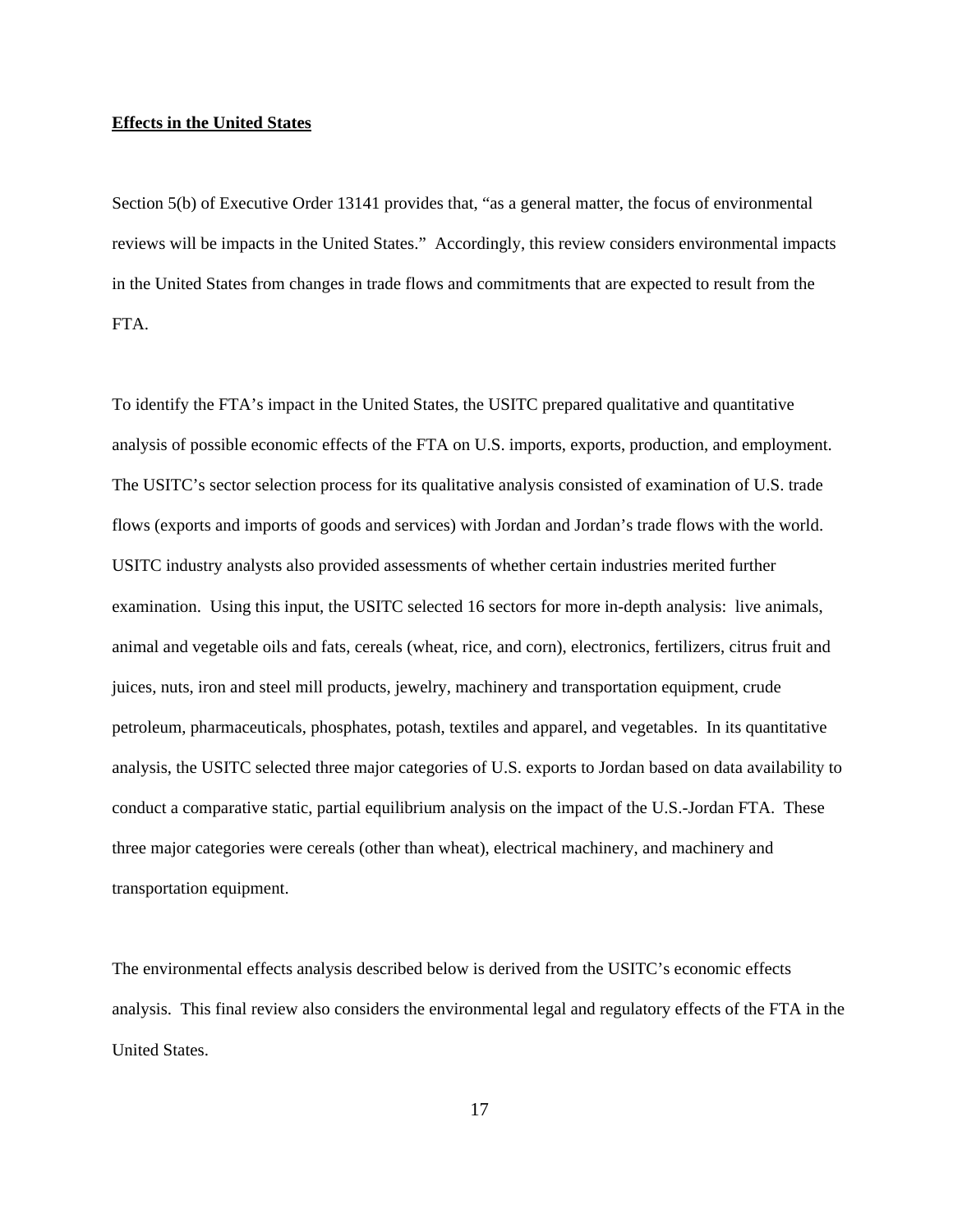#### **Global and Transboundary Effects**

Section 5(b) of Executive Order 13141 also provides that, "as appropriate and prudent, reviews may also examine global and transboundary impacts." Whether consideration of global and transboundary impacts is appropriate is a determination made on a case-by-case basis, with due consideration given to environmental, methodological, diplomatic, and other considerations. In this instance, in considering possible global and transboundary impacts, the USG took into consideration a number of factors: the lack of shared borders with Jordan, the significant geographic distance between the two Parties to the FTA, the *de minimis* anticipated environmental effects of the FTA in the United States, the Jordanians' own commitment to full consideration of environmental effects of the FTA in Jordan and in the Middle East region, and the comments submitted by the TEPAC, environmental NGOs, business interests, and other interested member of the public on the scope of the U.S. environmental review. As stated above, some of the public comments suggested that the USG consider potential effects on the laws and regulations of both countries, water resources and quality issues, and air pollution and coral reefs in both countries and the Middle East region. Federal agency representatives to the TPSC Subcommittee on Environment and Natural Resources also initially identified possible global and transboundary areas of concern, specifically, the effects of the FTA in Jordan and the Middle East region on migratory species, protected areas, endangered species trade, and water.

The GOJ's environmental review addressed environmental issues, including water, air, and marine resources, including coral reefs in the Gulf of Aqaba; and to cover regional and transboundary effects. In considering air pollution, the Jordanian review process explored potential environmental effects of possible increased industrial activity in the Middle East region. In light of the Jordanian review process, and USG assessment of the relationship between the agreement provisions and the environmental issues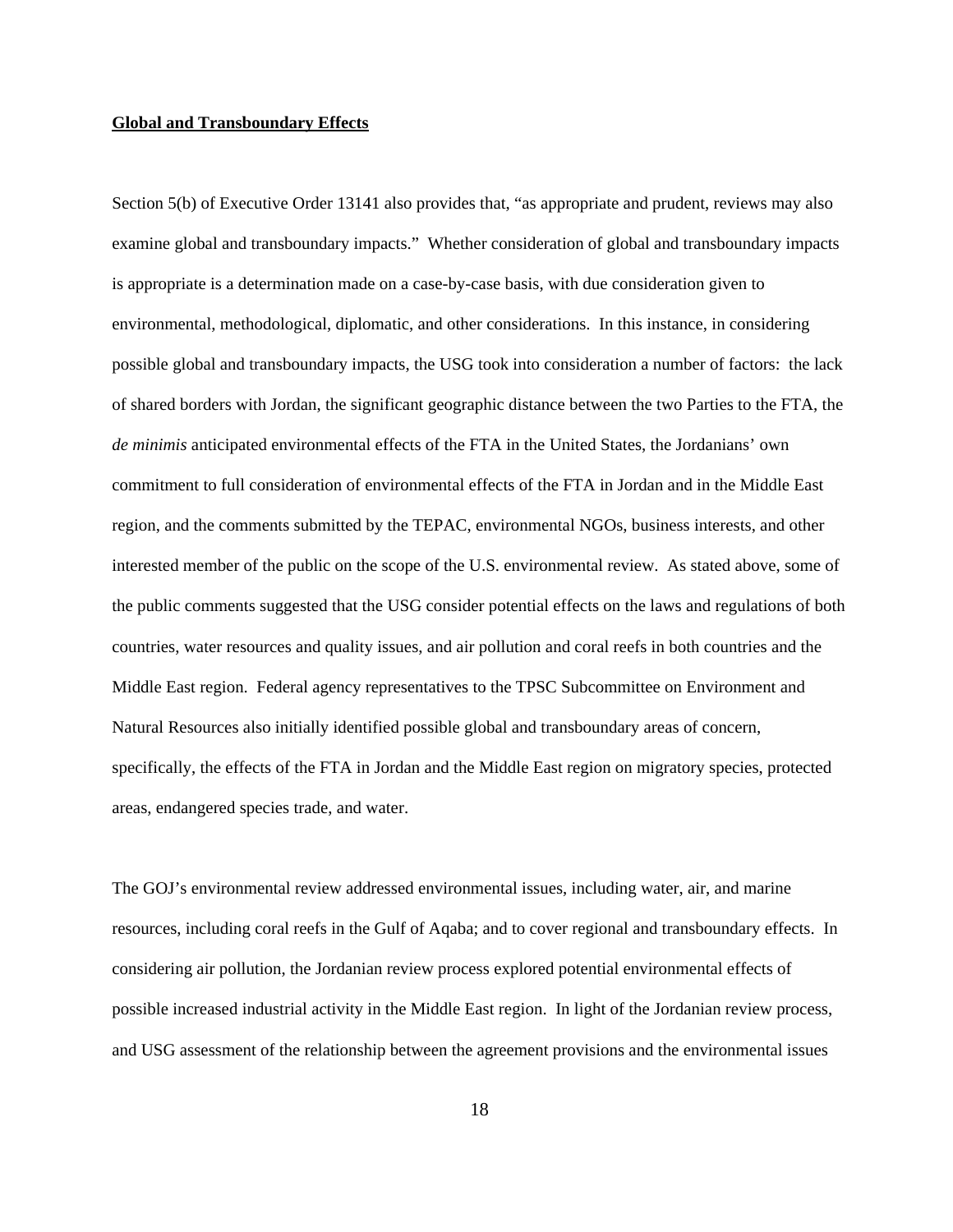discussed above, it was determined that the scope of the U.S. review with respect to consideration of global and transboundary issues would focus on endangered species trade, migratory birds, and protected areas, which were not covered in the Jordanian review process.

#### **ANALYSIS**

#### **Economic Effects in the United States**

On June 14, 2000, USTR requested that the USITC provide advice as to the economic impact on the United States of an FTA with Jordan. On July 31, the USITC provided its analytical results for the sectors in the United States that had been identified as potentially experiencing significant economic effects from the FTA. Through qualitative and quantitative analysis, the USITC found that the FTA would have no measurable impacts on total U.S. imports, total U.S. exports, U.S. production, or U.S. employment.

As described above, the USITC's sector selection process for its qualitative analysis consisted of the examination of U.S. trade flows (exports and imports of goods and services) with Jordan and Jordan's global trade flows. USITC industry analysts also provided assessments of whether specific industries merited further examination. Using this input, the USITC selected 16 sectors for more in-depth analysis: live animals, animal and vegetable oils and fats, cereals (wheat, rice, and corn), electronics, fertilizers, citrus fruit and juices, nuts, iron and steel mill products, jewelry, machinery and transportation equipment, crude petroleum, pharmaceuticals, phosphates, potash, textiles and apparel, and vegetables. The USITC's findings indicated that the FTA would have no measurable impacts on total U.S. imports, total U.S. exports, U.S. production, or U.S. employment for these 16 sectors.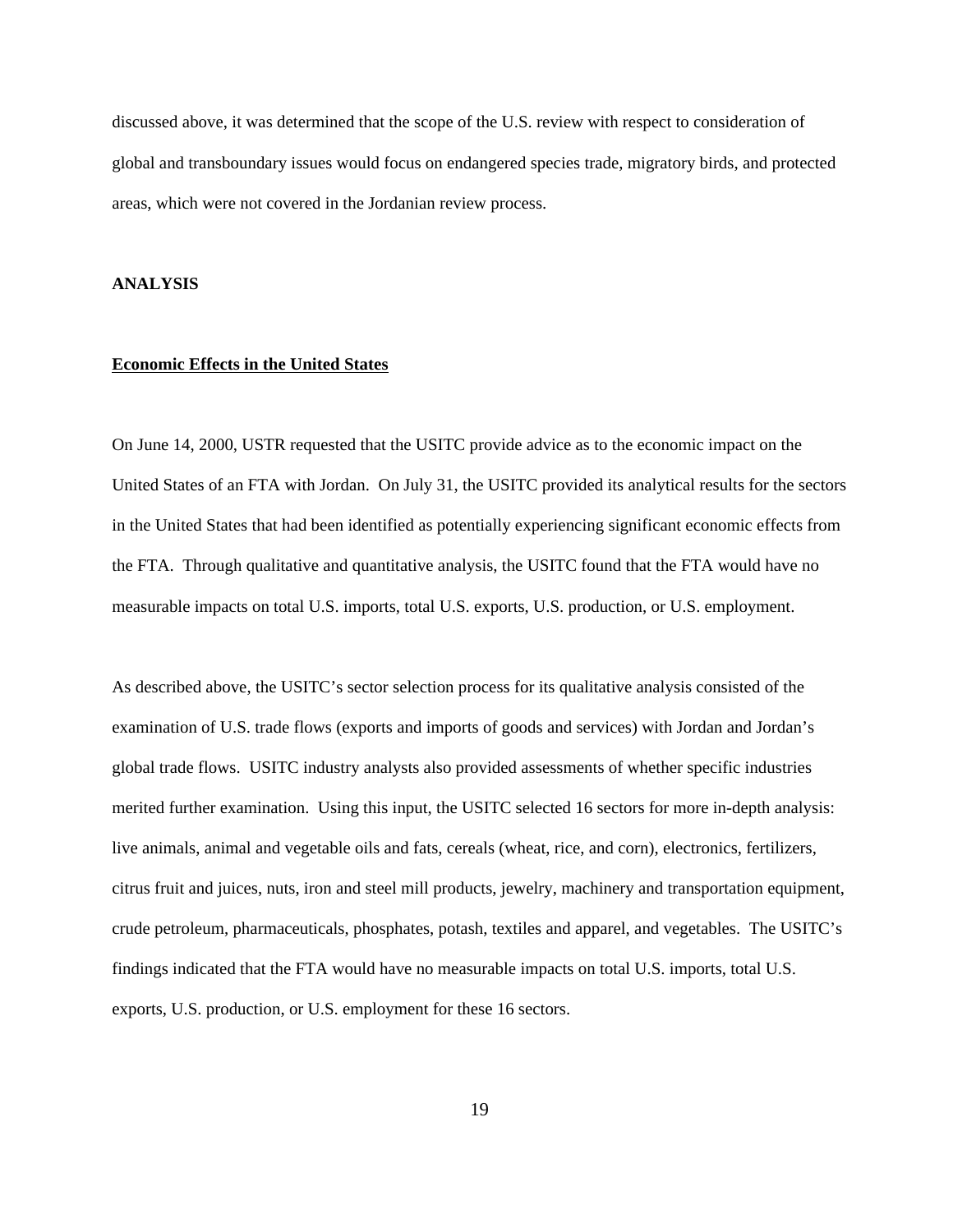The USITC cited only the apparel sector as potentially increasing U.S. bilateral imports from Jordan. Some quantity of fabric that is currently cut in Israel, sewn in Jordan, and then exported back to Israel for duty free export to the United States under the U.S.-Israel FTA may be exported in one form or another to the United States directly from Jordan once the U.S.-Jordan FTA is in place. Though such shifting would increase U.S. *bilateral* imports from Jordan, it would not increase U.S. *global* imports. The USITC's findings therefore showed that while bilateral apparel imports from Jordan may increase, overall U.S. apparel imports in this sector would not measurably change.

In its quantitative analysis, the USITC selected three major categories of U.S. exports to Jordan based on data availability to conduct a comparative static, partial equilibrium analysis on the impact of the U.S.- Jordan FTA. These three categories were cereals (other than wheat), electrical machinery, and machinery and transportation equipment. Although the USITC's findings indicated that exports to Jordan would increase in each of these categories, the increases were extremely small when compared to total U.S. exports in these sectors, and therefore were expected to have no measurable impacts on total U.S. exports, U.S. production, or U.S. employment. For the cereal (other than wheat) category, U.S. exports to Jordan were estimated to increase by 14 percent (\$2.9 million). This increase however accounted for only .04 percent of U.S. 1998 exports in this category (\$6.5 billion). For the electrical machinery category, U.S. exports to Jordan were estimated to roughly double (by \$22.1 million), however, again accounting for a tiny share (.02 percent) of overall exports of this category (\$94.2 billion). For the machinery and transportation equipment category, U.S. exports to Jordan were estimated to increase by 39 percent (\$48.2 million), once more accounting for a tiny share (less than .02 percent) of overall U.S. exports of this category (\$272.6 billion).

The USITC report on the economic impact on the United States of the U.S.-Jordan FTA -- Economic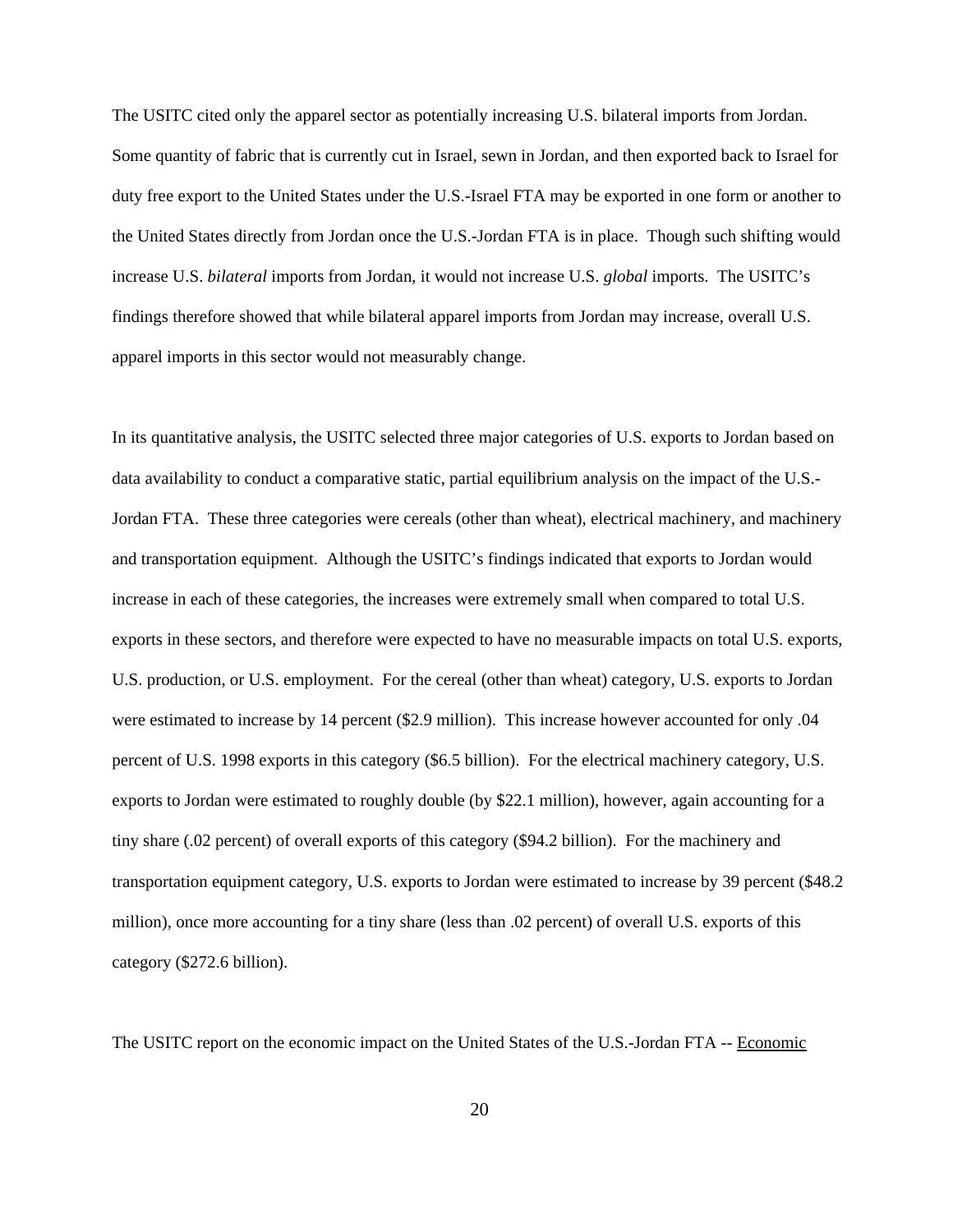Impact on the United States of a U.S.-Jordan Free Trade Agreement (Inv. No. 332-418), USITC Publication 3340, September 2000 -- is available to the public on the USITC's website – ftp://ftp.usitc.gov/pub/reports/studies/pub3340.pdf. 7

#### **Environmental Effects**

#### **In the United States**

When assessing the economic effects of the FTA with Jordan, the USITC found that the FTA would have no measurable impacts on total U.S. imports, total U.S. exports, U.S. production, or U.S. employment. Therefore the USG expects that the environmental effects in the United States resulting from the changes in trade flows with Jordan as a result of the FTA will be *de minimis*. While it is conceivable that there may be instances in which environmental effects are concentrated regionally or sectorally in the United States, the USG could not identify any such instances. In sum, the USG expects that the FTA with Jordan will not have any significant environmental effects in the United States.

# **Transboundary and Global**

The USG considered possible transboundary and global environmental effects of the U.S.-Jordan FTA on trade in endangered species, migratory birds, and protected areas. Each of these effects is addressed in a widely subscribed multilateral agreement with global coverage to which the United States and Jordan are

 $T$ The USTR declassified this USITC report following a determination that its release would not compromise U.S. negotiating positions or leverage. The USTR's decisions on classification of such reports requested under section 332(g) of the Tariff Act of 1930 are made on a case-by-case basis, taking into consideration the need to preserve and maximize the USG's present and future negotiating positions and leverage, as well as other national security concerns.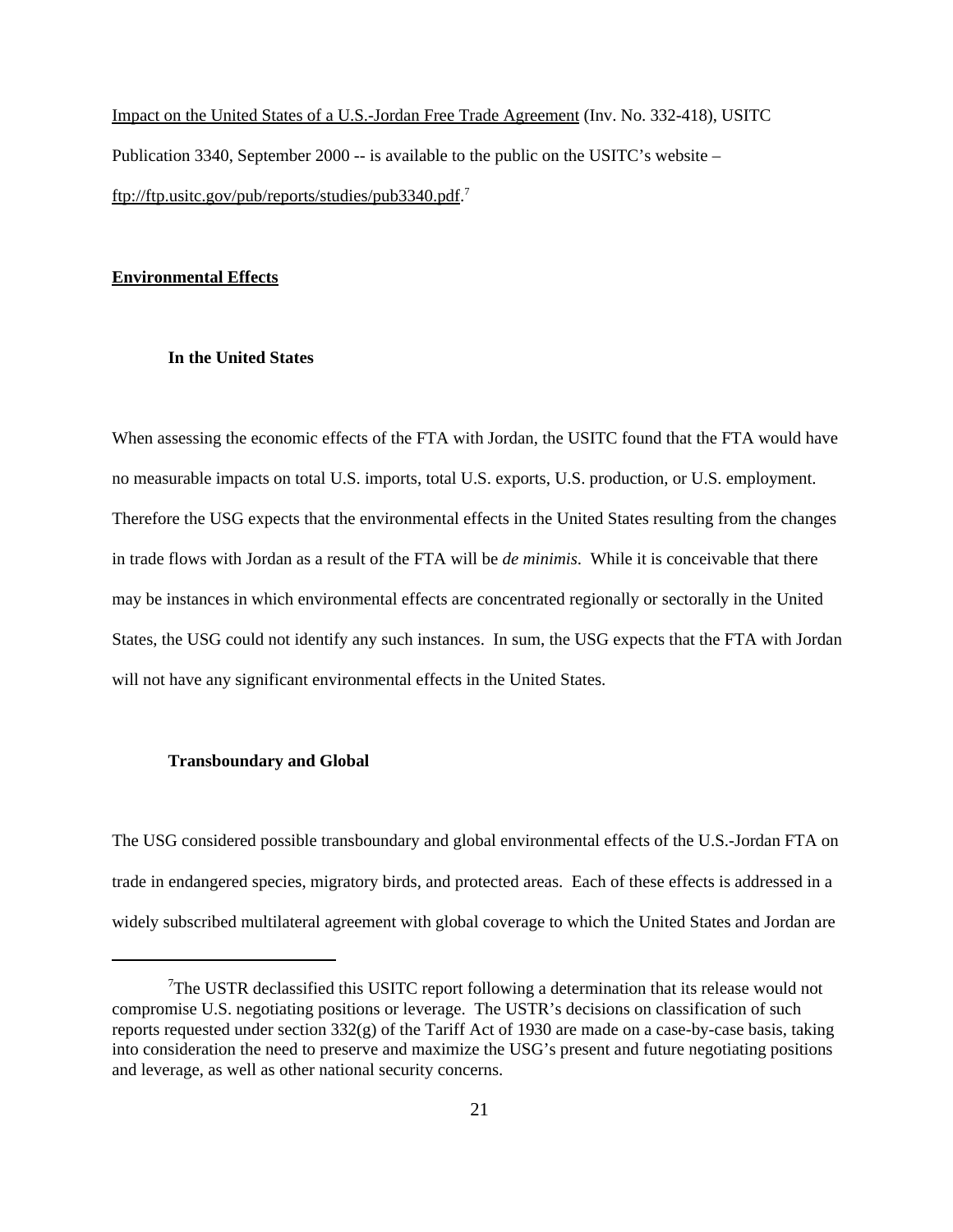both Parties: the Convention on International Trade in Endangered Species of Wild Fauna and Flora (CITES), the Convention on Wetlands of International Importance especially as Waterfowl Habitat (Ramsar Convention), and the Convention Concerning the Protection of World Cultural and Natural Heritage.The USG is not aware of any evidence that illegal trafficking in endangered species has been a problem with Jordan, and concluded that nothing in the Jordan FTA would increase the possibility that such trafficking would become a problem.The USG focused on tourist services provisions in the FTA as possibly relevant to migratory birds and protected areas. As the FTA provisions liberalize such services only with respect to foreign investment in tourist restaurants, the USG is not aware of any evidence that would suggest that these provisions would have a significant environmental effect on migratory birds or protected areas. The FTA's environmental provisions may positively affect migratory birds and protected areas, as well as other environmental issues, *e.g.*, by encouraging the Parties to improve their levels of environmental protection and to effectively enforce their environmental protection laws and regulations.

## **Legal and Regulatory Effects**

The process for developing the FTA provisions and the U.S. environmental review of this agreement included consideration of whether the agreement will affect the ability of the USG to establish and enforce its environmental, health, and safety laws. The agreement text was drafted with attention paid to the need to preserve the USG's ability to maintain strong environmental laws and regulations and an effective process for enforcing them.

Trade obligations relating to sanitary and phytosanitary (SPS) measures and technical barriers to trade (TBT) can have particular significance for domestic regulatory practices concerning environment, health, and safety. The FTA does not include SPS or TBT provisions. The Parties did, however, in an exchange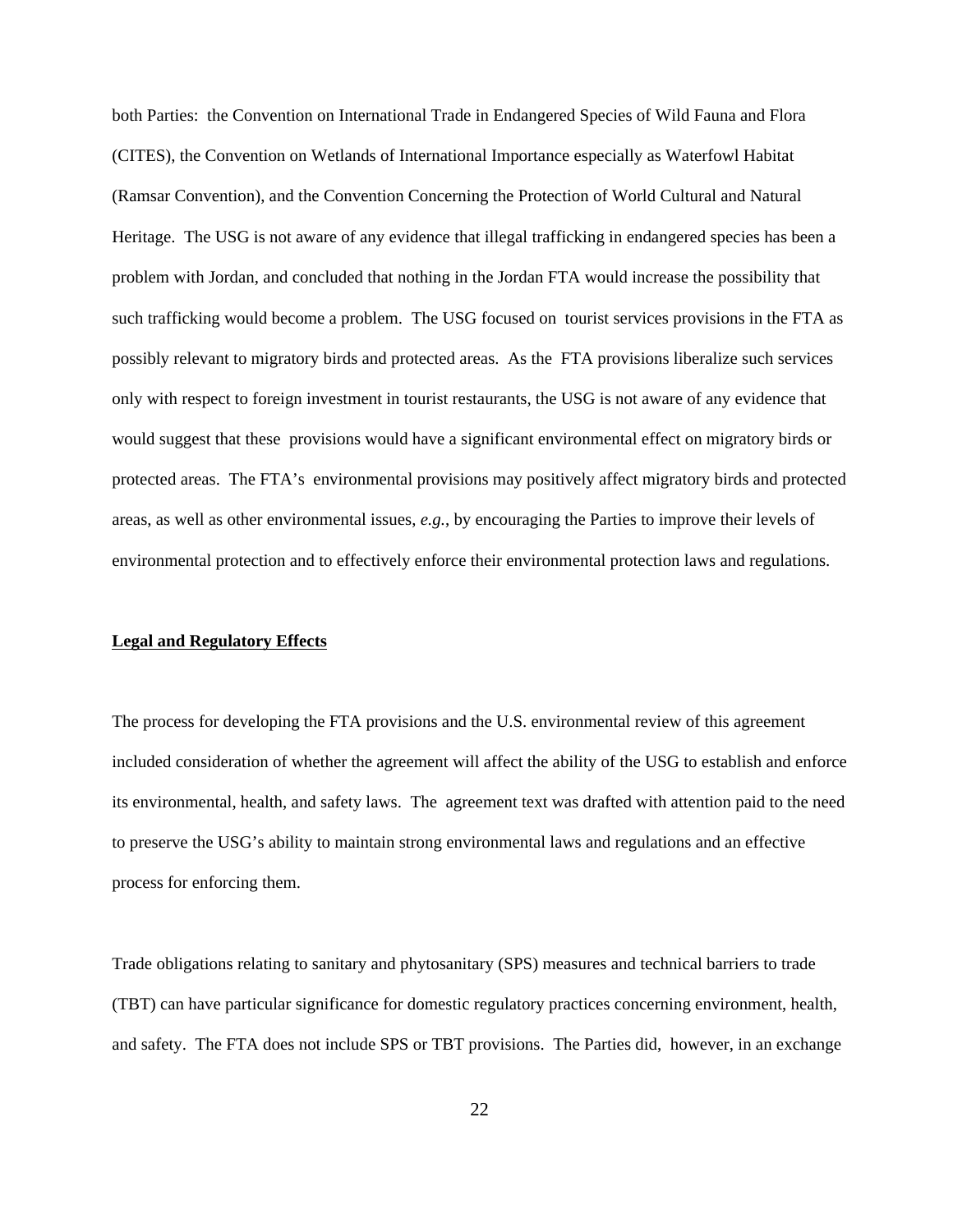of letters, clarify the procedures used in making SPS equivalence determinations. The FTA therefore is not expected to negatively affect the USG's legal or regulatory authority or practices in that respect.

The FTA environmental principles on maintaining high levels of environmental protection, not lowering environmental standards to promote trade, and each Party's right to establish its own level of domestic environmental protection, help to maintain the USG's legal and regulatory discretion in the area of environmental protection.

The FTA provisions on improving levels of environmental protection and effective enforcement of environmental laws and regulations, and the technical environmental cooperation initiative on priorities such as enforcement of environmental protection laws and regulations, encourage the Parties to improve their environmental protection regimes. Finally, transparency and public participation provisions, such as those included in the FTA, are expected to facilitate effective development and enforcement of environmental laws and regulations.

### **Environmental Opportunities**

The analysis done in the U.S. and Jordan review processes, as well as the exchanges between the environmental negotiators, contributed to the identification of environmental opportunities. Specifically, the Parties established a U.S.-Jordan initiative outside of the FTA on technical environmental cooperation in order to advance the two countries' shared environmental protection goals. This initiative is expected to include specific projects focused on environmental priorities agreed upon by the two governments, including the need to enhance the GOJ's skill, knowledge, and capacity in the area of development and effective enforcement of environmental laws and regulations. In addition to specific projects, the U.S.-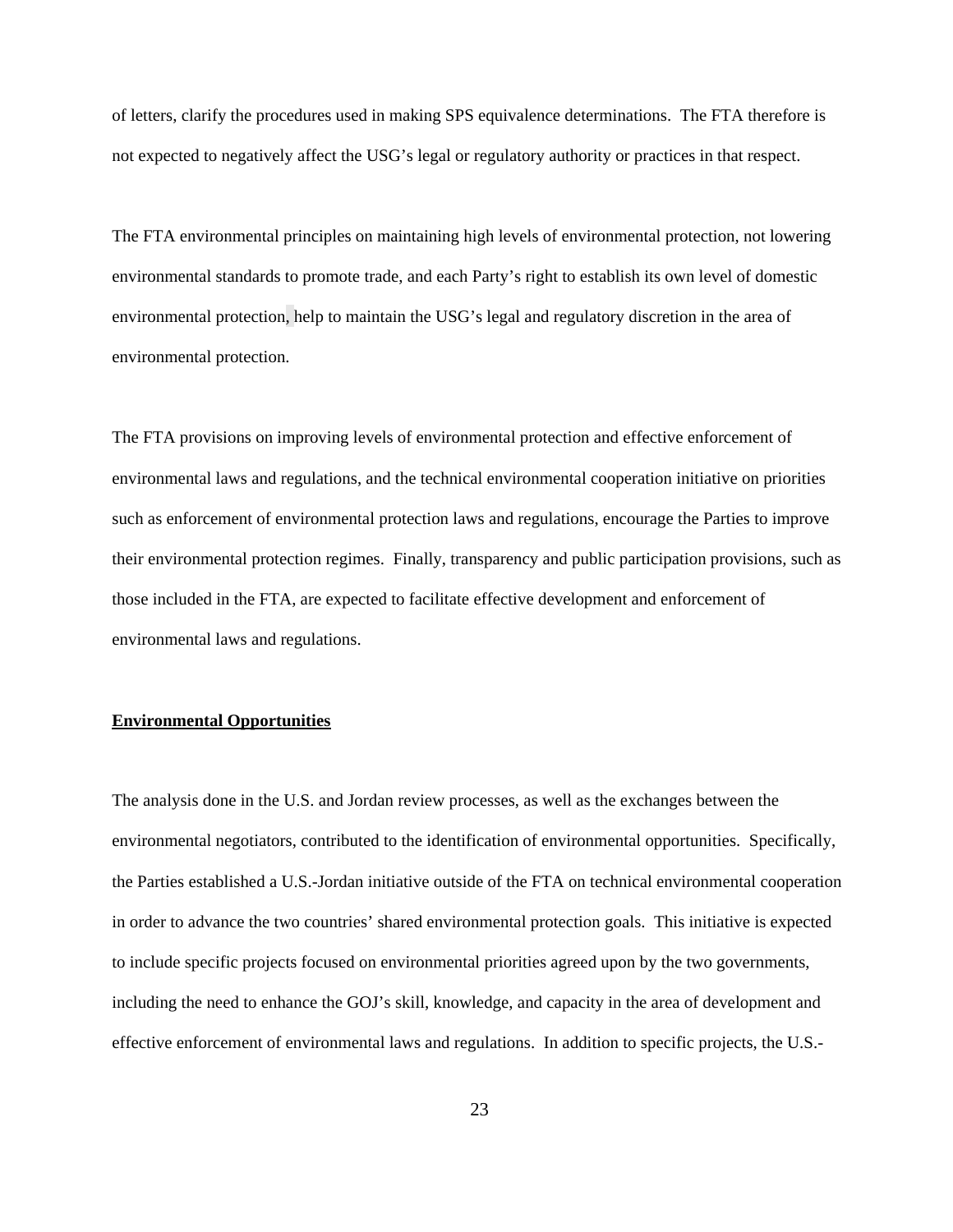Jordan technical environmental cooperation initiative provides for the establishment of a forum for continuous dialogue between the two governments on agreed upon environmental priorities. This ongoing relationship will provide the means for the United States and Jordan to consider environmental issues as they arise, including those that the governments may not foresee at this time.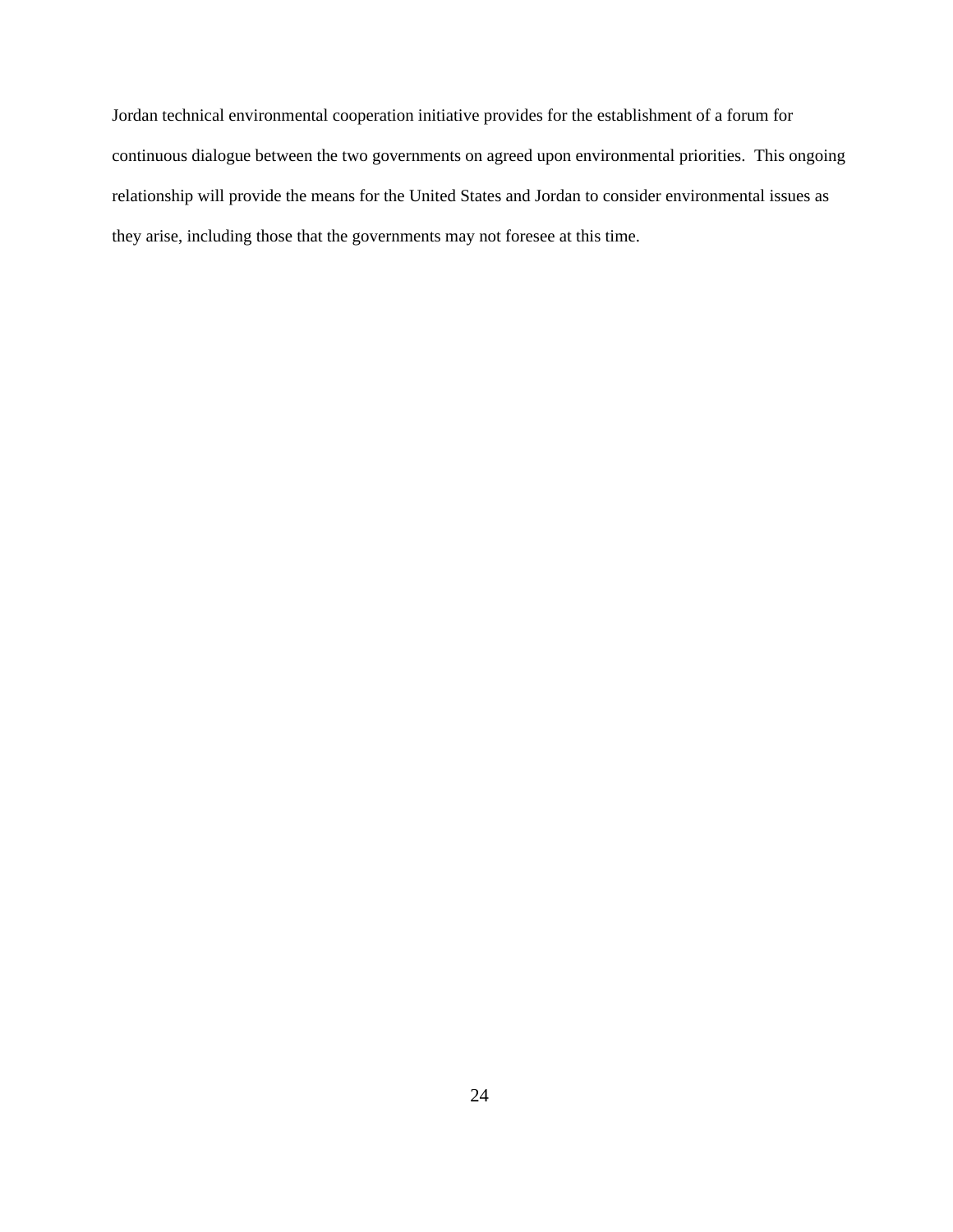#### **CONCLUSION**

The environmental review of the effects of the U.S.-Jordan FTA was prepared pursuant to Executive Order 13141 – Environmental Review of Trade Agreements, 64 Fed. Reg. 63,169 (Nov. 18, 1999), by USTR through the TPSC Subcommittee on Environment and Natural Resources. The USG's wish to contribute in the short term to the Middle East peace process through the conclusion of an FTA with the GOJ, and strong Congressional support to conclude the agreement expeditiously to achieve this goal, resulted in an accelerated time table for both the negotiation of the agreement and the development of the environmental review.

The key findings of this review and of the USITC's report on the U.S.-Jordan FTA's impact on the United States concern the economic, environmental, and legal and regulatory effects of this agreement. In determining the scope of this environmental review, the USG considered domestic effects, as well as global and transboundary issues.

On economic effects, through qualitative analysis of 16 sectors selected on the basis of trade flows and industry input, and quantitative (partial equilibrium) analysis of three categories of U.S. exports to Jordan, the USITC found that the FTA would have no measurable impacts on total U.S. imports, total U.S. exports, U.S. production, or U.S. employment.

The USG expects that the FTA will not have any significant environmental effects in the United States. While it is conceivable that there may be instances in which environmental effects are concentrated regionally or sectorally in the United States, the USG could not identify any such instances.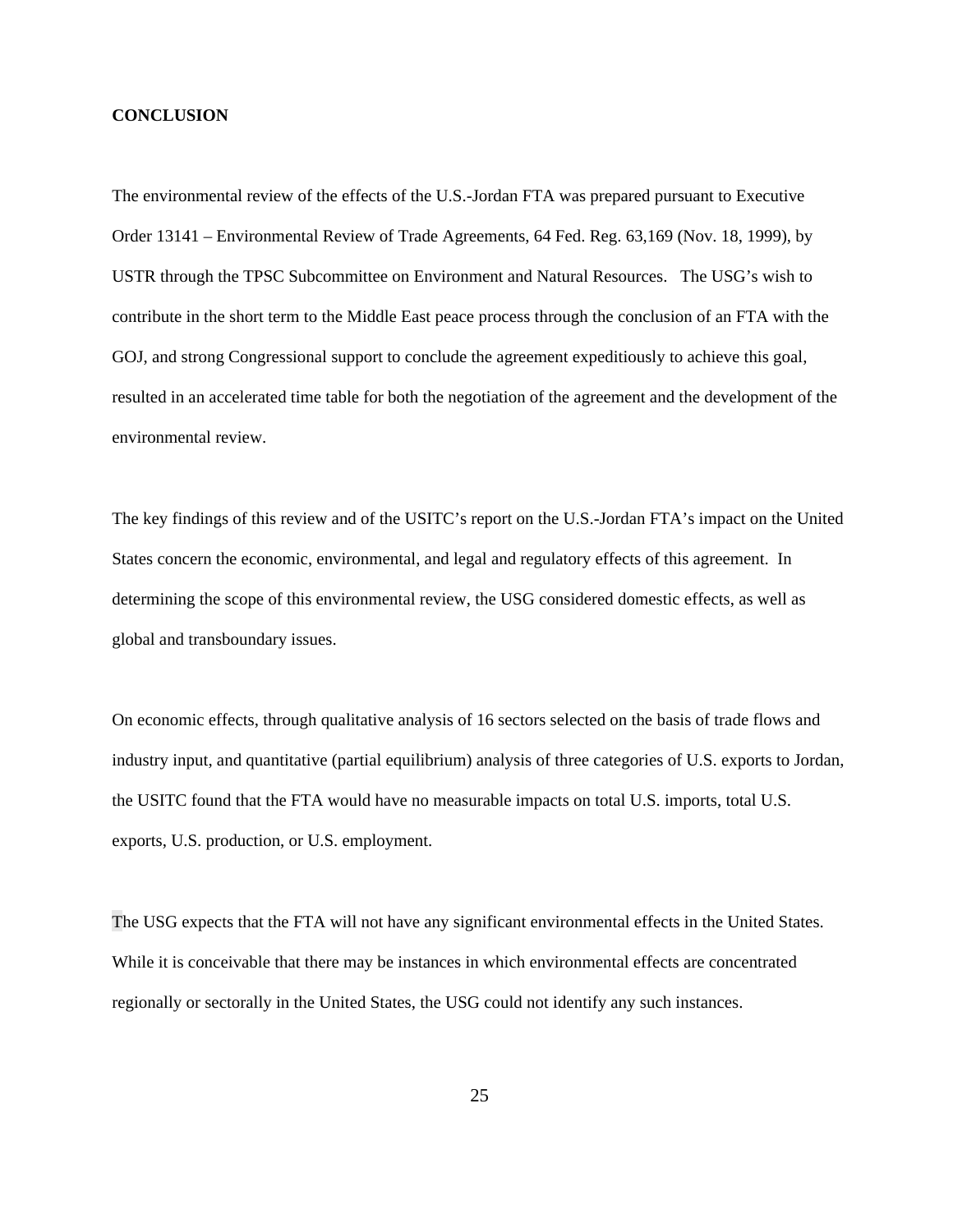With respect to the FTA's transboundary and global environmental effects, the USG considered the agreement's potential effects on laws and regulations, water resources and quality, air pollution and greenhouse gas emissions, coral reefs, trade in endangered species, migratory birds, and protected areas. Based on a number of considerations, including the GOJ's commitment to cover in its review the environmental effects of the FTA in Jordan and the Middle East region, including on water, air, industrial activity, coral reefs, and environmental laws and regulations, the USG focused on the transboundary and global effects of the FTA on trade in endangered species, migratory birds, and protected areas. The USG is not aware of any evidence that would suggest that the FTA provisions would have a significant negative environmental effect on Jordan's record on trade in endangered species, or on migratory birds or protected areas.

On legal and regulatory effects, the U.S. environmental review process has included consideration of whether the agreement would affect the ability of the USG to establish and enforce its environmental, health, and safety laws. The FTA includes provisions that help to maintain the USG's current legal and regulatory discretion in the area of environmental protection. Moreover, the FTA encourages the Parties to improve their environmental protection regimes.

The analysis done in the U.S. and Jordanian review processes, as well as the exchanges between the environmental negotiators, contributed to the identification of environmental opportunities. Specifically, the Parties concluded a U.S.-Jordan initiative outside of the FTA on technical environmental cooperation to advance the two countries' shared environmental protection goals.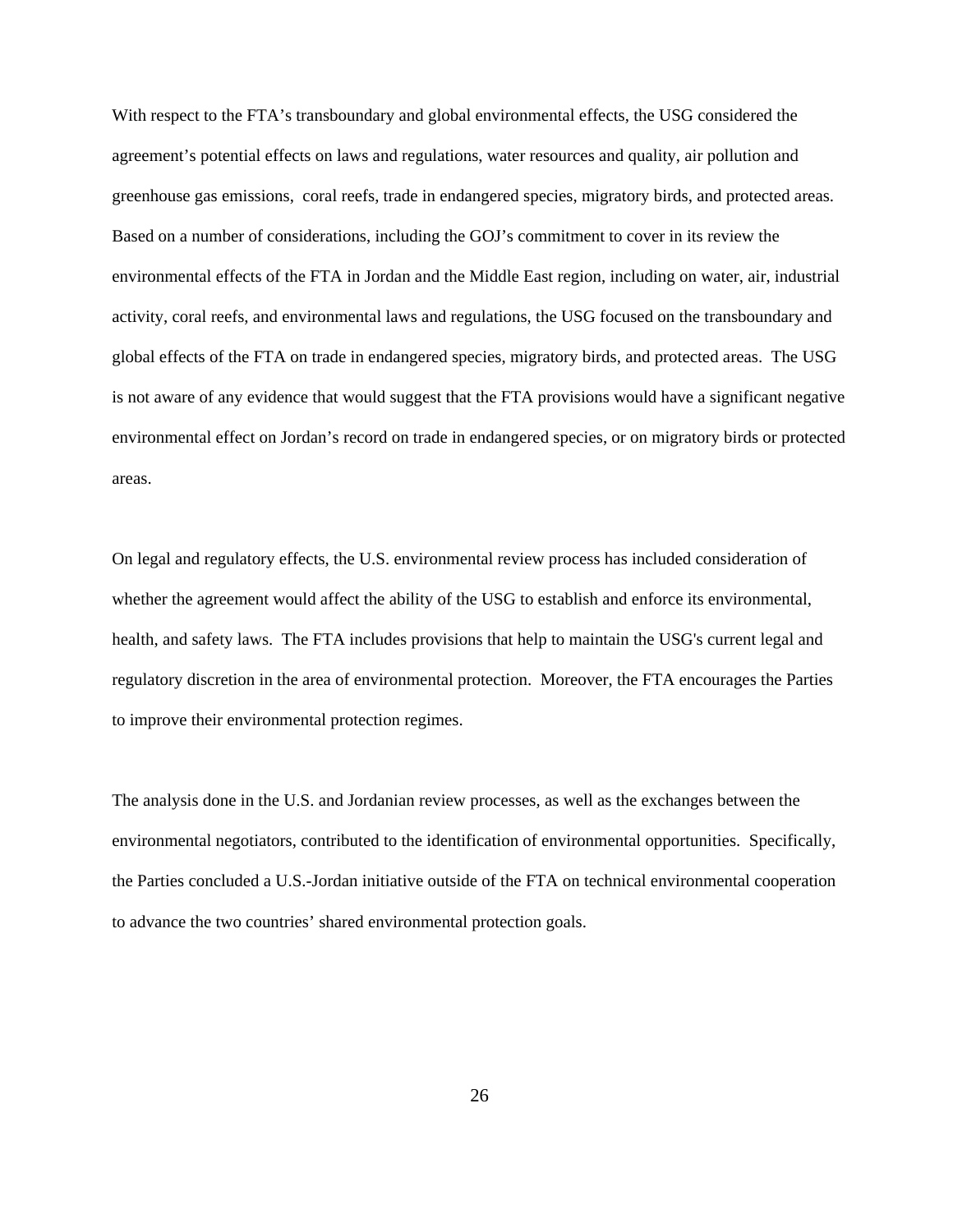#### **ANNEX I**

#### **Background on Jordan's Geography, Environment, and Economy**

#### **Geography**

Jordan is a small country, located near the northeastern edge of the Arabian peninsula, with an area of 89,213 square kilometers (slightly smaller than Indiana) and a coastline of 26 kilometers along the Gulf of Aqaba. Jordan has a population of approximately five million people. The country is bordered to the north by Syria, to the northeast by Iraq, to the east and south by Saudi Arabia, and to the west by Israel. Jordan has three major geographic zones: the Jordan Rift Valley which runs down the western side of the country and is the main agricultural area; the Mountainous Region, where most of the main towns are located and where 90 percent of Jordan's population resides; and the Eastern Desert (Badia), which stretches east into Syria, Iraq, and Saudi Arabia.

#### **Environment**

The most common ecosystems in Jordan are deserts in the east and south, bush steppe in the Mountainous Region and in the northeast Badia, and steppe grasslands and Mediterranean scrub in the Mountainous Region. Juniper and oak woodlands are found at higher elevations in the mountains, as are planted pine forests. Wetlands, some of which are important stopovers for migratory birds, are located in the vicinity of several bodies of water and seasonal marshes throughout the country. The Gulf of Aqaba contains some of the northernmost coral reefs and mangrove stands in the world. The Gulf supports over 1,000 species of fish.

Only about 10 percent of the total land area (primarily in the Jordan Valley and the Mountainous Region)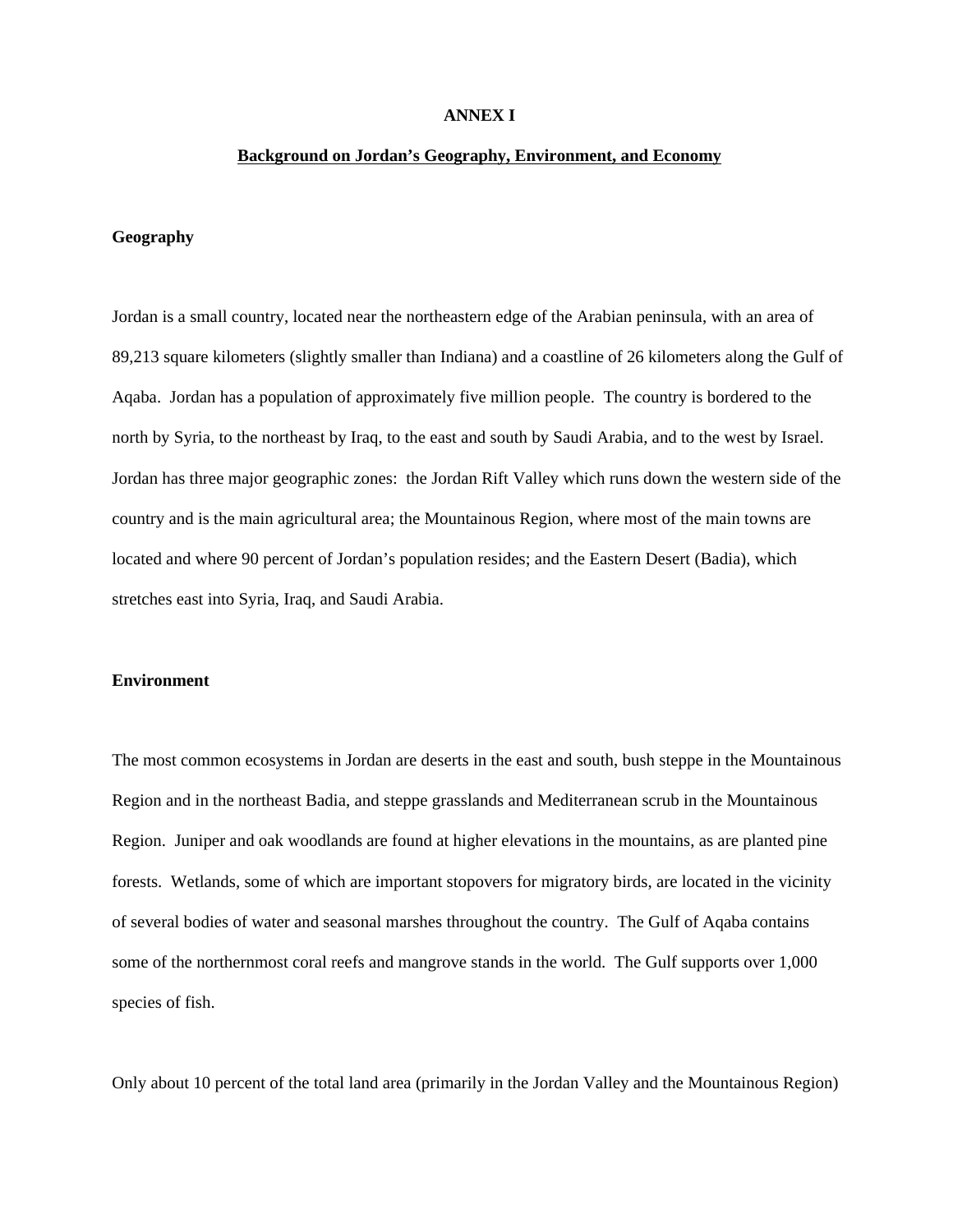is cultivable. Most of the intensive fruit and vegetable production depends on irrigation.

The GOJ has identified the following as primary environmental issues: (1) capacity and institution building; (2) water supply; (3) wastewater treatment; (4) air quality; (5) municipal solid waste; (6) industrial and hazardous waste; (7) land resources; (8) coastal and marine resources; and (9) "unique resources, " such as the Dead Sea. In addition to institutional issues, the most pressing environmental issue in Jordan is the lack of adequate water resources.

#### **Economy**

Jordan's economy and population are considerably smaller than those of the United States. Jordan's Gross Domestic Product (GDP) was \$7.0 billion in 1998, which is less than 1/1000 the size of the U.S. GDP for 1998 at \$8.8 trillion. Jordan's per capita GDP in 1998 was \$1,594, which is less than 1/20 the amount of U.S. per capita GDP of \$32,377 in 1998.

Jordan's global goods trade is small when compared to that of the United States. Jordan's goods trade with the world totaled more than \$5.1 *billion* in 1999 -- \$1.4 billion of exports and approximately \$3.7 billion of imports. U.S. trade with the world was valued at \$1.7 *trillion* in 1999 -- \$695.8 billion of exports and \$1.0 trillion of imports. U.S. bilateral trade with Jordan is extremely small, compared to U.S. world trade. Valued at \$276 million in 1999, U.S. goods exports to Jordan accounted for roughly 0.04 percent of U.S. goods exports to the world.<sup>1</sup> U.S. goods imports from Jordan amounted to \$31 million in

<sup>&</sup>lt;sup>1</sup>The top four 2-digit HS categories for U.S. exports to Jordan in 1999 were: cereal (mostly wheat, rice and corn), \$52.1 million; machinery, \$37.4 million; aircraft parts, \$27.7 million; and edible oils, \$22.8 million. These categories accounted for more than half of U.S. exports to Jordan.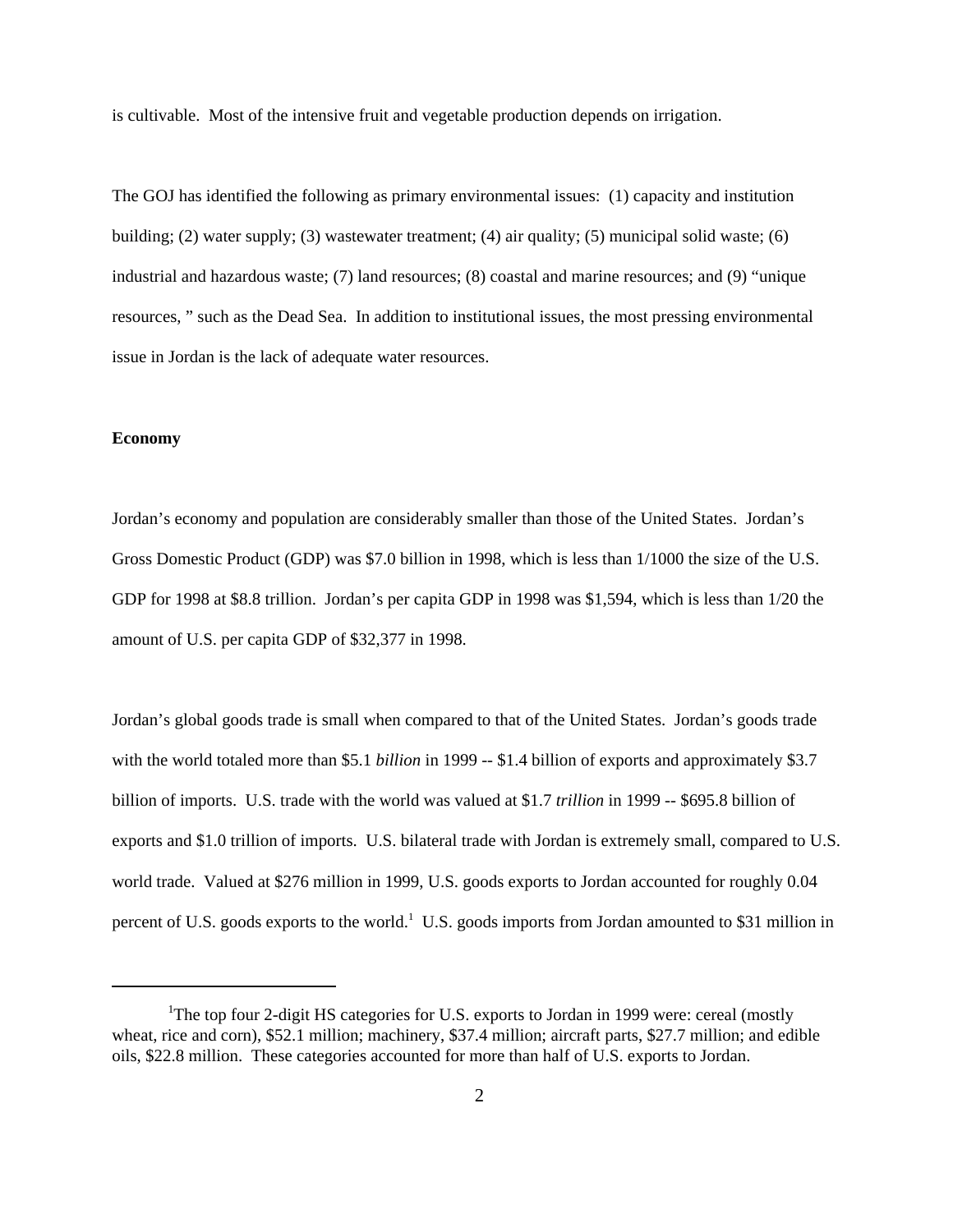1999, roughly 0.003 percent of U.S. goods imports from the world.<sup>2</sup> Among U.S. global export markets, Jordan ranked 81<sup>st</sup> in 1999, and among global sources of imports into the United States, Jordan ranked 131<sup>st</sup>. In contrast, in 1999, the United States was the second largest exporter to Jordan (behind Iraq), accounting for 9.8 percent of Jordan's imports from the world. The United States is not a major export market for Jordanians goods: in 1999, only 0.9 percent of Jordan's exports to the world went to the United States. In 1999, the EU was the second largest (non-individual country) export market for Jordanian goods, absorbing 12 percent of Jordan's exports valued at \$169 million. The same year, 35 percent of Jordan's imports from the world valued at \$1.4 billion came from the EU, which was the largest (non-individual) country exporter to the Jordanian market.

<sup>&</sup>lt;sup>2</sup>Over 60 percent (\$18.5 million) of U.S. imports from Jordan 1999 were in a special category for products sent to the United States for repairs. Of the remaining \$12.5 million of imports, the top four categories for U.S. imports from Jordan in 1999 were as follows: jewelry, \$4.5 million; woven apparel, \$1.8 million; art and antiques, \$0.8 million; and carpets, \$0.7 million.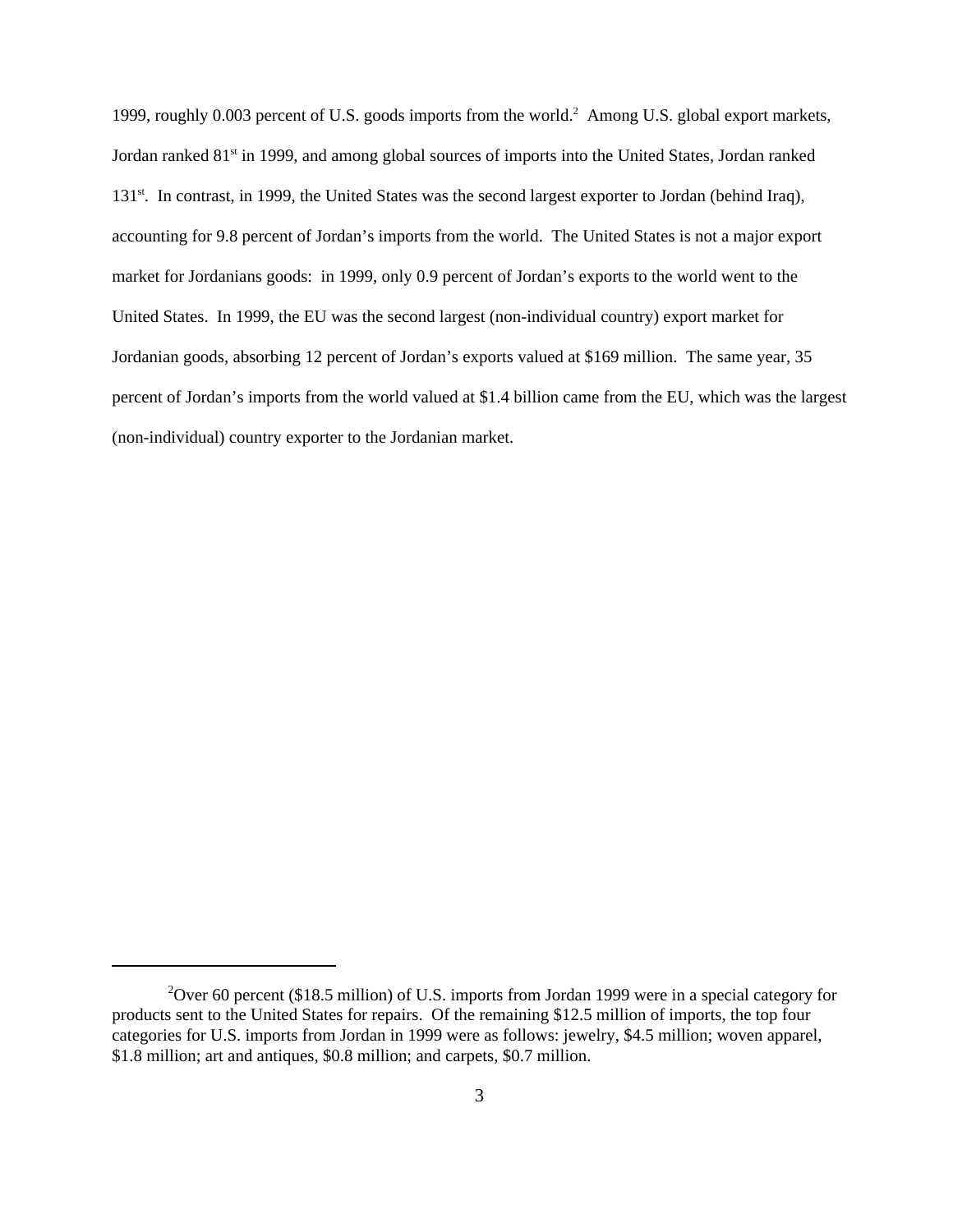# **ANNEX II**

# **Multilateral Environmental Agreements to which Jordan is a Party**

(dates of entry into force noted in parentheses)

Constitution of the Food and Agriculture Organization of the United Nations (1/23/1951)

International Convention for the Prevention of Pollution of the Sea by Oil, 1954, as amended in 1962 and 1969 (8/8/1963)

International Plant Protection Convention (4/24/1970)

Convention of the International Maritime Organization (11/9/1973)

Convention on the Prevention of Marine Pollution by Dumping of Wastes and Other Matter (8/30/1975)

Convention Concerning the Protection of the World Cultural and Natural Heritage (12/17/1975)

Convention on Wetlands of International Importance especially as Waterfowl Habitat (5/10/1977)

Amendments to Annexes to the Convention on the Prevention of Marine Pollution by Dumping of Wastes and Other Matter concerning Incineration at Sea (3/11/1979)

Convention of International Trade in Endangered Species of Wild Fauna and Flora (CITES) (3/14/1979)

Amendments to the Annexes to the Convention of the Prevention of Marine Pollution by Dumping of Wastes and Other Matter (3/11/1981)

International Convention for the Safety of Life at Sea (SOLAS) (11/7/1985)

Protocol to amend the Convention on Wetlands of International Importance especially as Waterfowl Habitat (10/1/1986)

Amendment to the Convention on International Trade in Endangered Species of Wild Fauna and Flora (art. XI) (4/13/1987)

Protocol on Substances that Deplete the Ozone Layer (8/30/1989)

Convention for the Protection of the Ozone Layer (8/31/1989)

Convention on the Control of Transboundary Movements of Hazardous Wastes and their Disposal (5/5/1992)

Convention on Biological Diversity (2/10/1994)

Amendment to the Montreal Protocol on Substances that Deplete the Ozone Layer (2/10/1994)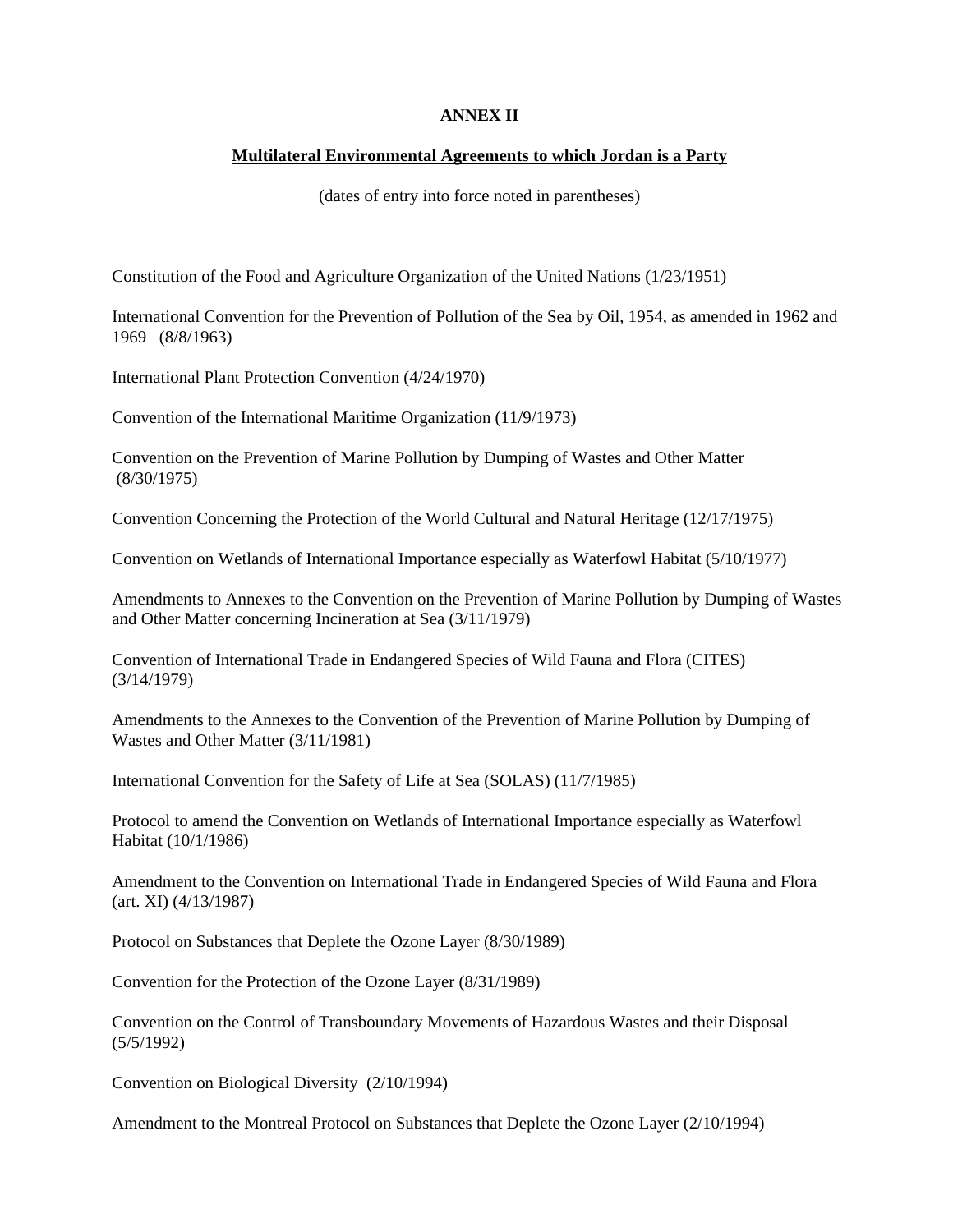Framework Convention on Climate Change (3/21/1994)

Amendment to the Montreal Protocol on Substances that Deplete the Ozone Layer (9/28/1995)

United Nations Convention on the Law of the Sea (11/27/1995)

Agreement relating to the Implementation of Part XI of the United Nations Convention on the Law of the Sea of 10 December 1982 (7/28/1996)

International Convention to Combat Desertification in those Countries Experiencing Serious Drought and/or Desertification, particularly in Africa (12/26/1996)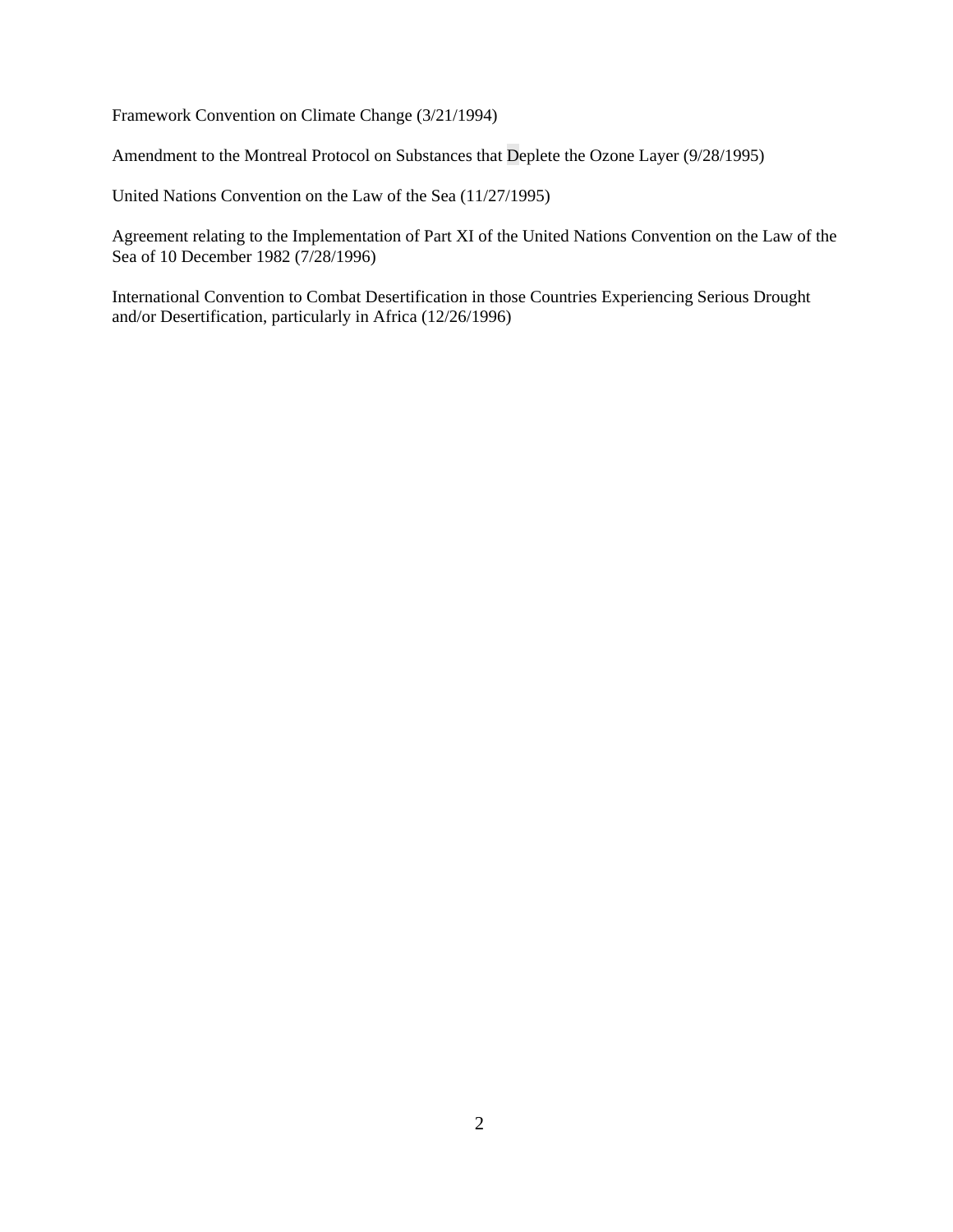#### **ANNEX III**

#### **Summary of Comments Received on the Draft Environmental Review**

Three sets of comments were received in response to the Draft Environmental Review of the proposed FTA with Jordan.

All the comments praised the United States Trade Representative's Office for conducting the environmental review of this agreement, as well as the publication of the draft environmental review.

Two of the comments, however, expressed the view that the analysis provided in the review was cursory and conclusory. These commenters observed that the analysis of the legal and regulatory effects was also too brief, and failed to fully examine options that might be pursued in the negotiations. Two commenters also noted that this section did not discuss the impact of the agreement on the abilities of state and local governments to enforce and establish laws.

Commenters also were particularly concerned with the discussion of global and transboundary effects; specifically, they believed that on these issues the USG is deferring too readily to the Jordanian Government's own environmental review. One of these commenters would have preferred to have seen more information in the U.S. review of the actual Jordanian review; the other commenter would have preferred that the USG develop criteria to determine the adequacy of another country's environmental review, before deciding to defer to it. With regard to the extent of transboundary and global effects, one of the comments noted that these should not be limited by contiguity or distance, and another comment noted that environmental reviews should consider transboundary impacts and extraterritorial impacts in the global commons as well as in other countries.